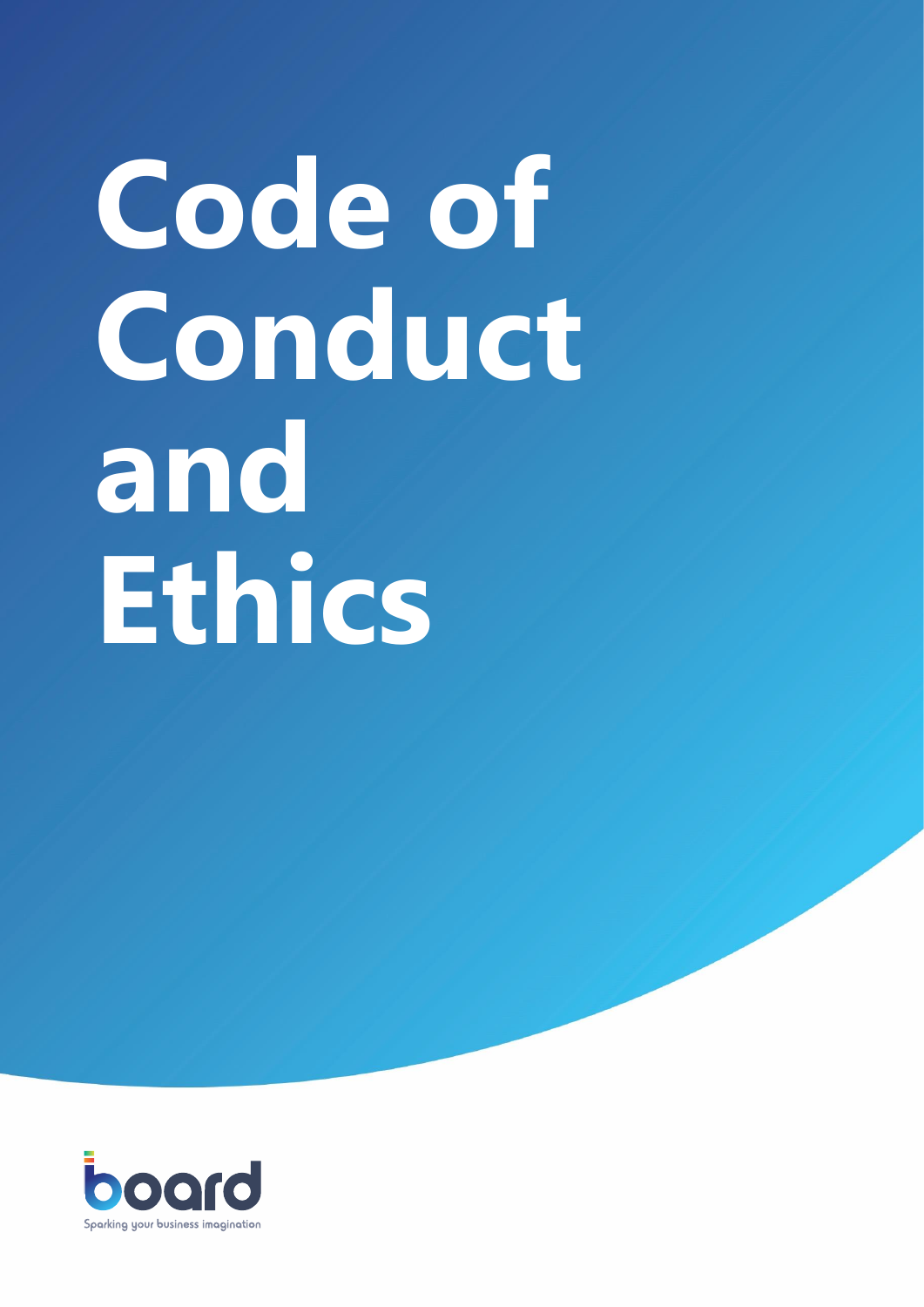### **Index**

| $\mathcal{L}$ |                                                                                            |  |
|---------------|--------------------------------------------------------------------------------------------|--|
|               |                                                                                            |  |
|               |                                                                                            |  |
| 2.            |                                                                                            |  |
|               | 2.1                                                                                        |  |
|               | 2.2                                                                                        |  |
|               | 2.3                                                                                        |  |
|               | 2.4                                                                                        |  |
|               | 2.5                                                                                        |  |
|               | 2.6                                                                                        |  |
| 3.            |                                                                                            |  |
|               |                                                                                            |  |
|               |                                                                                            |  |
|               |                                                                                            |  |
|               |                                                                                            |  |
|               |                                                                                            |  |
|               |                                                                                            |  |
|               |                                                                                            |  |
|               |                                                                                            |  |
|               |                                                                                            |  |
|               |                                                                                            |  |
|               |                                                                                            |  |
|               |                                                                                            |  |
|               | 3.10 Relations with the Judiciary and with Authorities vested with powers of inspection 18 |  |
|               |                                                                                            |  |
|               |                                                                                            |  |
|               |                                                                                            |  |
|               |                                                                                            |  |
|               |                                                                                            |  |
|               |                                                                                            |  |
|               |                                                                                            |  |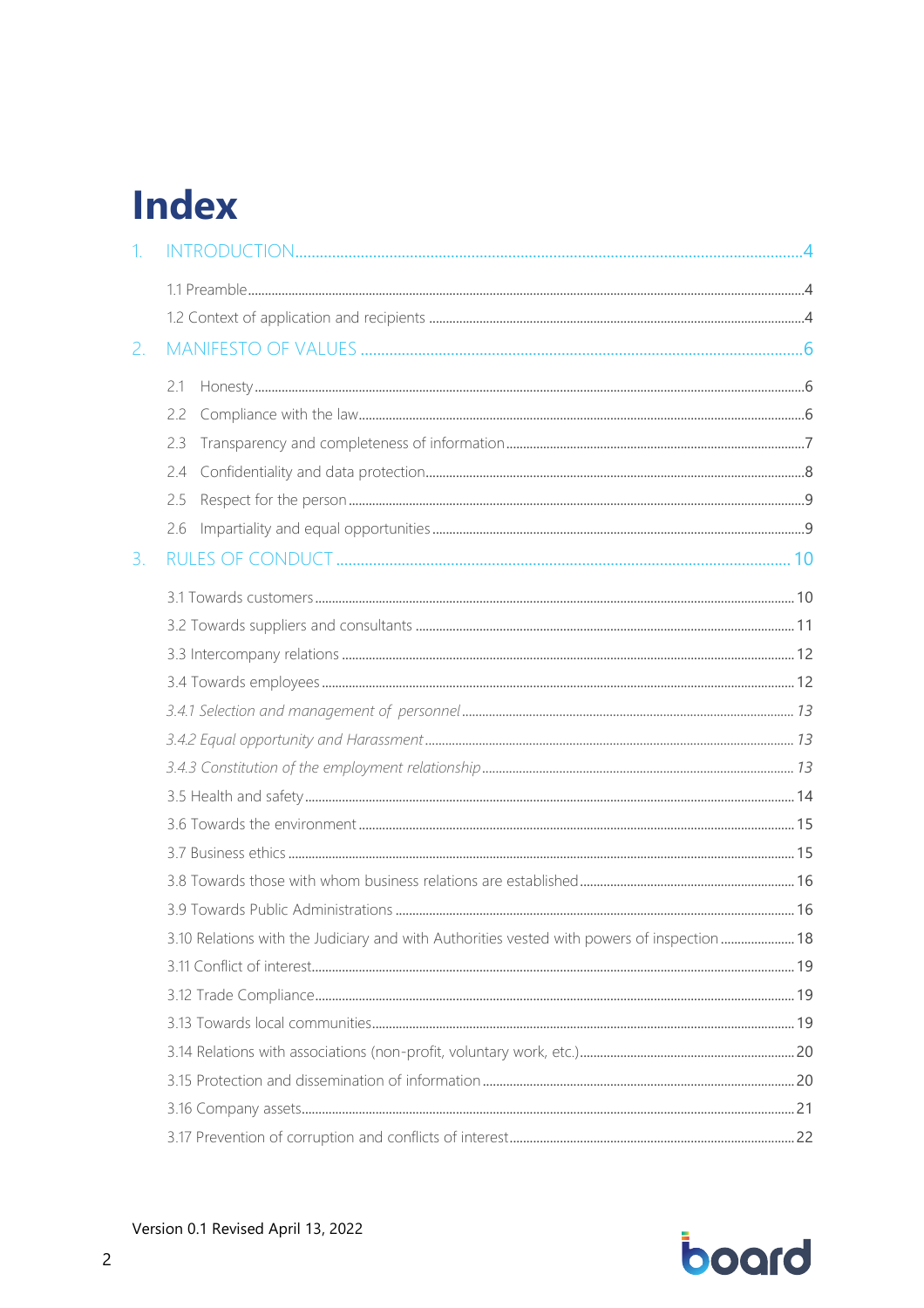| 3.18 Compliance with legislation relating to combating crimes against industry and commerce and  |  |
|--------------------------------------------------------------------------------------------------|--|
| 3.19 Compliance with legislation relating to anti-terrorism, anti-money laundering and combating |  |
|                                                                                                  |  |
|                                                                                                  |  |
|                                                                                                  |  |
|                                                                                                  |  |
|                                                                                                  |  |
|                                                                                                  |  |
|                                                                                                  |  |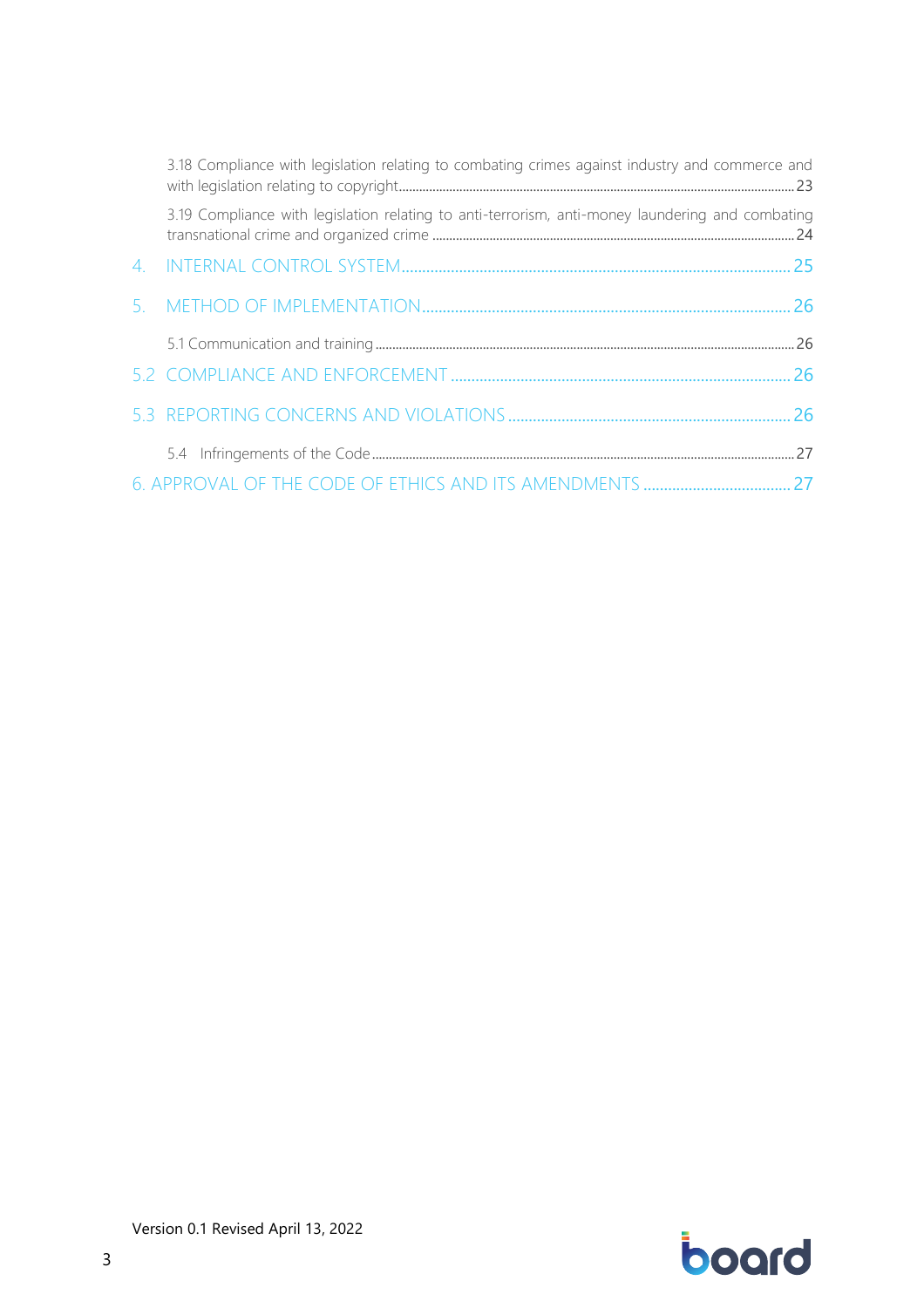### <span id="page-3-0"></span>**1. INTRODUCTION**

#### <span id="page-3-1"></span>1.1 Preamble

Board International and its subsidiaries (hereinafter also referred to as "**Board**" or the "**Company**") adopts this code of conduct and ethics (the "**Code**") to set out the behavioural principles, the corporate values and the standards that must guide the Company's strategic decisions and the daily activities of all those who work and collaborate with Board. **Honesty, Respect, Transparency, Fairness, Impartiality and Equal Opportunities** are some of the values that determine the way Board does business and the conditions for achieving its objectives.

#### <span id="page-3-2"></span>1.2 Context of application and recipients

All employees of Board, as well as directors, executive officers, members of the Board of Directors, consultants and professionals, suppliers, customers, financial institutions and intermediaries, Public Administration, subsidiaries and affiliated companies, trade associations and associations of a social nature, political parties, trade unions, competitors and reference communities, and all those who directly or indirectly, permanently or temporarily, establish dealings or relations with the Company to pursue its objectives can be considered as recipients of this Code (the "**Recipients"**).

Although, as described above, the dissemination of the Board Code of Conduct and Ethics is promoted towards all the Stakeholders that come into contact with the Company, compliance with said Code is to be considered as being of particular importance for those subjects who have the most influence on the Company's reputational responsibility, primarily its employees.

The commitment of all Stakeholders towards the standards and principles of Board described within this Code is particularly necessary to ensure that the Company's reputation continues to be one of the most important company assets.

This Code of Conduct and Ethics refers to other Board policies and/or related handbooks.

All Recipients have a duty to familiarize themselves with the content of the Code of Conduct and Ethics, comprehend its meaning, and if necessary, take steps to obtain clarification on it so as to implement it fully.

# board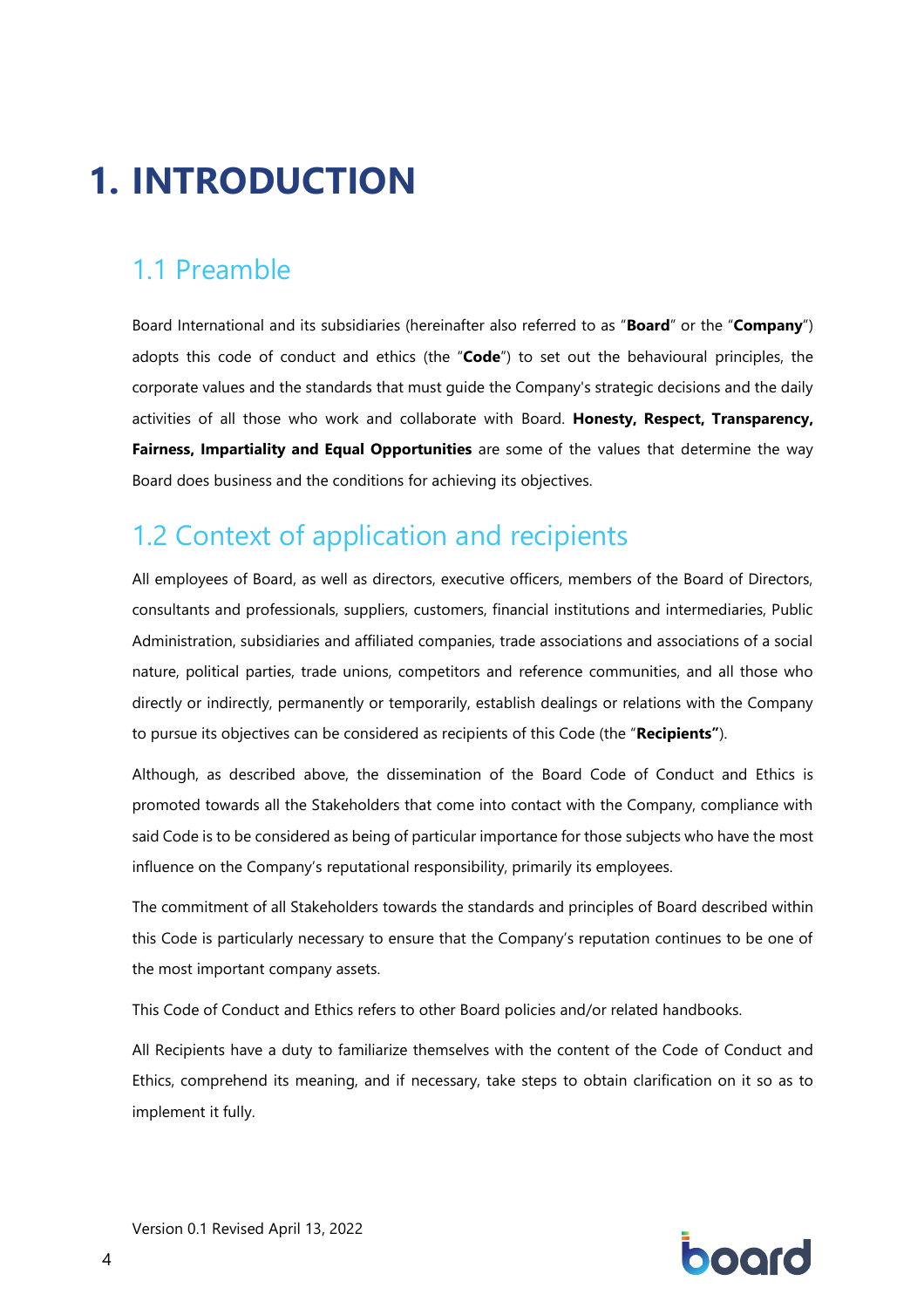Compliance with the provisions of this Code is an essential part of the contractual obligations of employees, and hence of their job performance. All employees are required to acknowledge that they have read and understand Board's Code of Conduct and Ethics and know how to report: (a) actual or potential conflicts of interests; and (b) ethical violations. Failure to comply with said provisions constitutes a breach of the obligations of the employment contract and may give grounds for disciplinary measures.

### board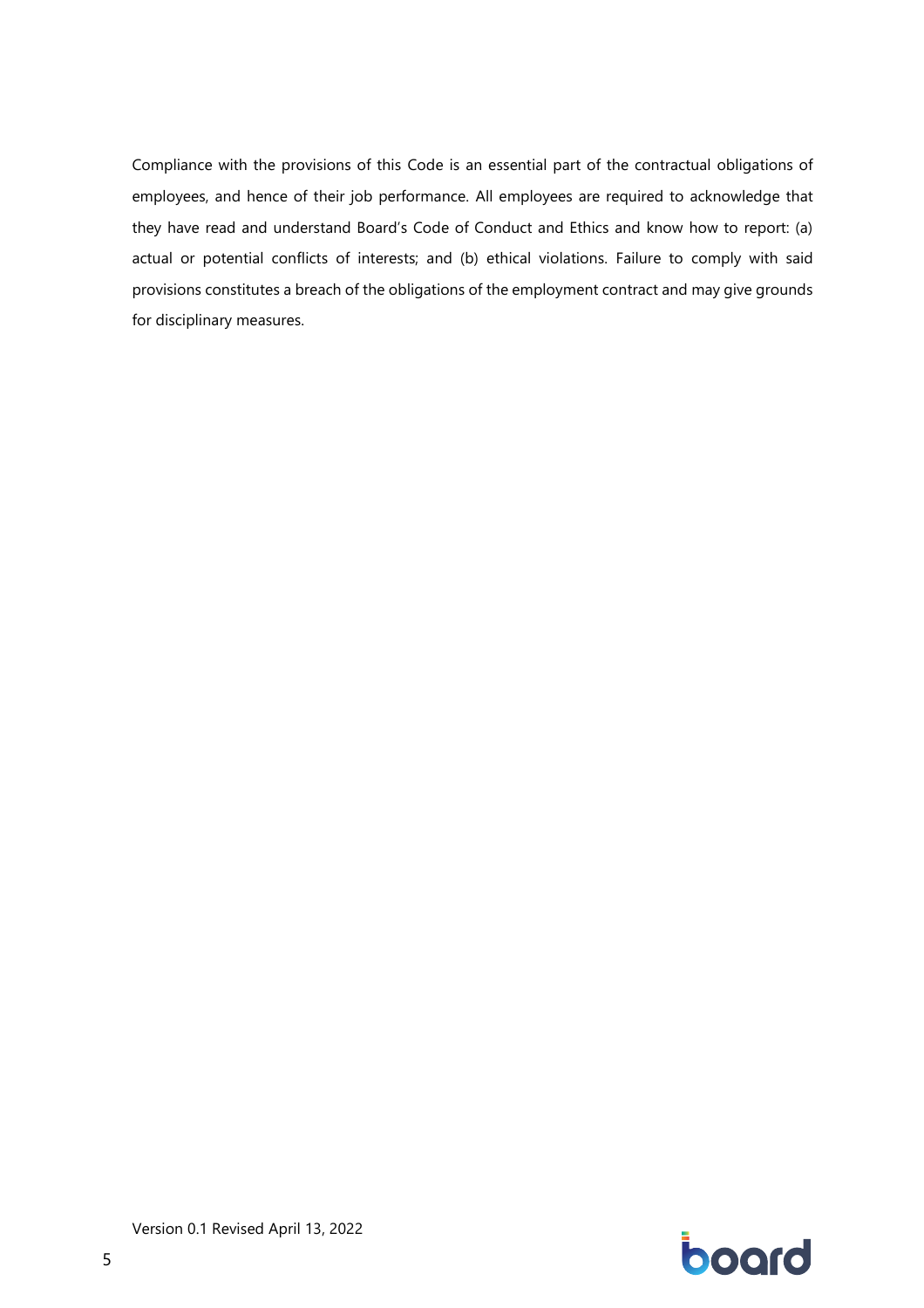### <span id="page-5-0"></span>**2. MANIFESTO OF VALUES**

Board believes in certain core values: honesty, transparency, fairness, integrity, impartiality, and equal opportunities.

Furthermore, Board firmly believes in the fundamental importance of mutual trust, transparency, teamwork, and professionalism, and in taking pride in one's work.

Board operates in compliance with the laws of the countries in which it carries out its activities and recognizes the importance of proper dialogue and of commitment to the individual stakeholders.

#### <span id="page-5-1"></span>2.1 Honesty

Honesty is the underlying principle of every activity undertaken by Board, its initiatives, reports, and communications, and it is an essential element of management.

Relations with Stakeholders are based on the criteria and behaviors of correctness, collaboration, loyalty, and mutual respect.

All employees and collaborators of Board must also respect the duties of honesty and diligence imparted by the Company, avoiding wrongdoing at all costs, not merely when it is apparent, but also when it is expressed through unlawful deeds or unfair advantages arising from situations of conflict of interest.

Board's attitude is aimed at identifying virtuous conduct that eliminates any tendency towards illicit behaviour at the source.

#### <span id="page-5-2"></span>2.2 Compliance with the law

In the broader context of essential and fundamental values, Board deems that compliance with the laws in force in all the countries in which it operates is an indispensable principle. Hence, all its activities are guided by and carried out in conformity with the legislation and all the applicable regulations, and by the principles and procedures established for that purpose.

The provisions set out below are to be considered binding and they apply to every aspect of the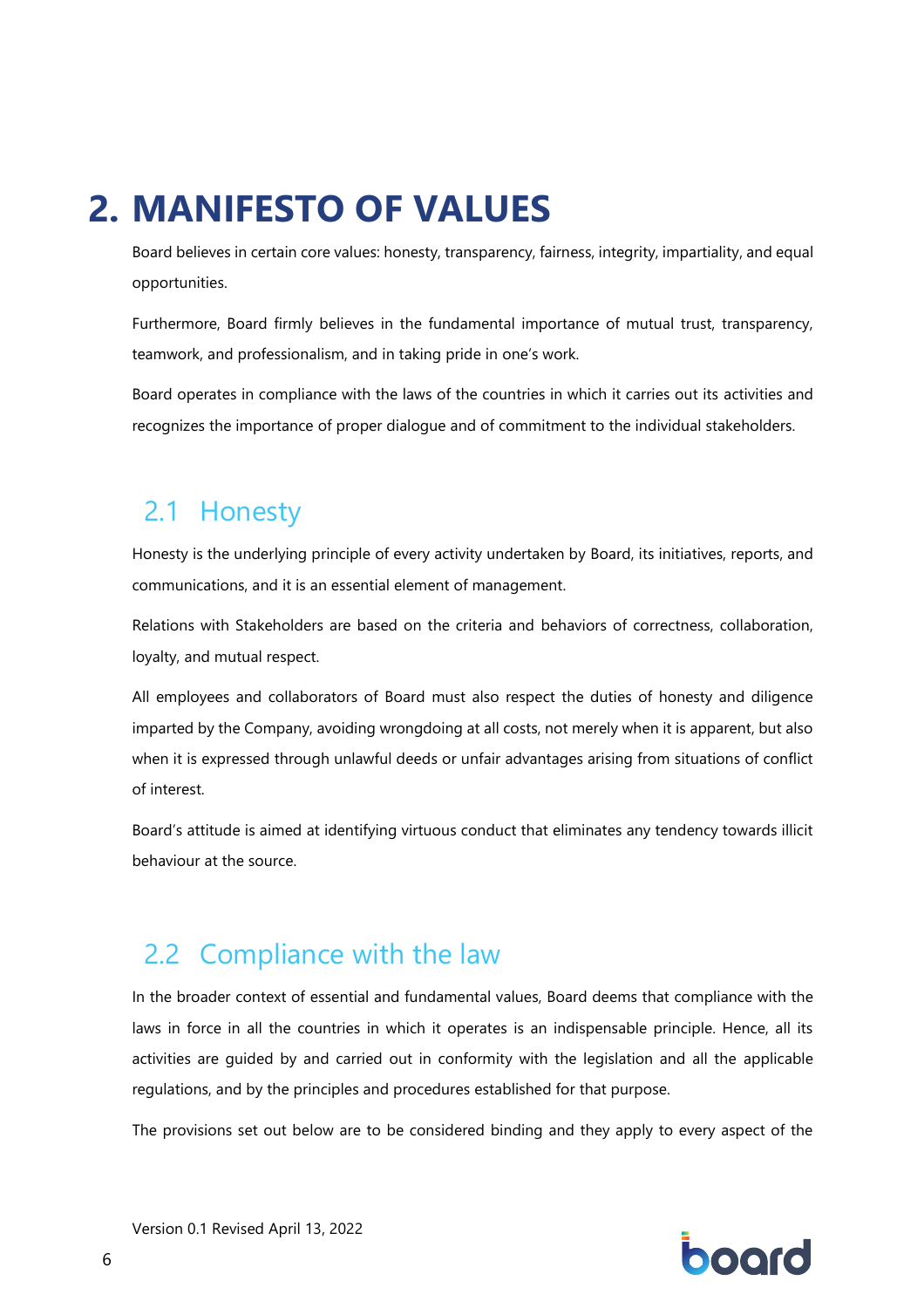working context for all the Recipients of this Code:

- a general prohibition on any deed that is against the law, whether obviously or in a concealed manner, and on any deed, that is at odds with the policy laid out in this Code;
- a ban on offering or accepting utilities that exceed the use or the canonical rules of business or of courtesy, paying particular attention to avoid such practices leading to expectations relating to the Company's attitude, or to the existence of any benefits. Further details are provided below in this Code.

All conduct that is contrary to the behaviour established in this Code shall be repressed with the greatest diligence.

Board shall endeavour to ensure that any dispute in which it may become involved is managed in accordance with the principles of transparency, legality, correctness, and accountability.

From its shareholders, administrators, and employees in general, and from any person who carries out offices of representation for any reason, including de facto, Board demands compliance with the law and with all applicable regulations, and with the principles and procedures established for this purpose, as well as ethically correct conduct, in order to safeguard its moral and professional trustworthiness.

Board commits itself to taking all necessary and appropriate steps so that the constraint of compliance with legislation and all applicable regulations, and with the principles and procedures established for this purpose, is embraced, and practiced by its shareholders, administrators, management, employees, and collaborators in general, and by consultants, suppliers, customers, and any other Recipients of this Code.

#### <span id="page-6-0"></span>2.3 Transparency and completeness of information

Board recognizes the fundamental value of correctly informing shareholders, the relevant departments and authorities on significant facts concerning corporate and accounting management.

The rules of transparency and fairness set out above should in particular be considered as aimed at safeguarding the trust of third parties and creditors, with a specific view to protecting the balance sheet.

All actions and operations undertaken by Board must be properly recorded and it must be possible



Version 0.1 Revised April 13, 2022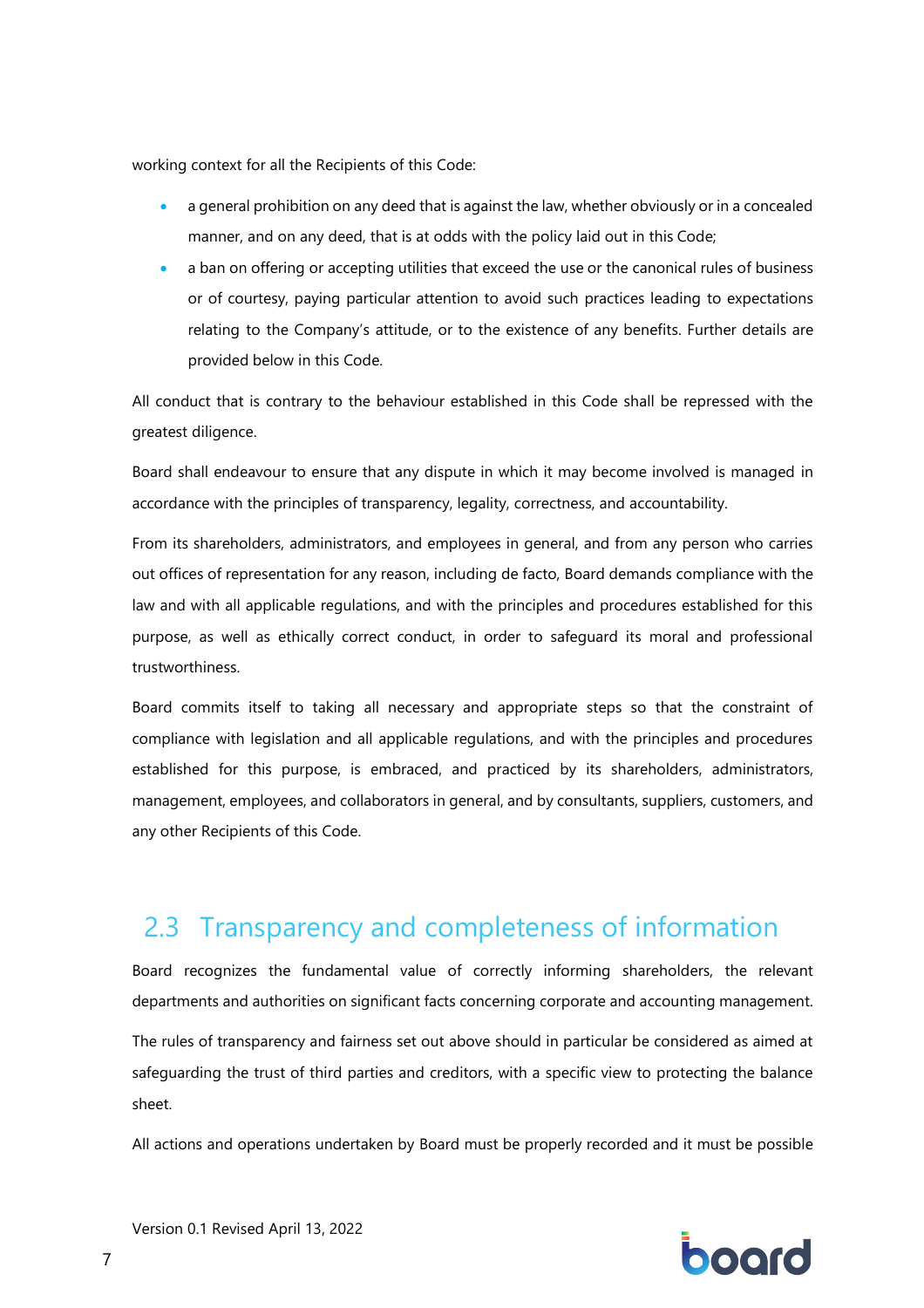to verify the decision-making, authorization, and implementation processes.

Every operation must have proper supporting documentation so that it is possible at any time to carry out inspections in order to confirm the nature of and reasons for the operation, and to identify the persons that have authorized, carried out, recorded, and verified said operation.

Accounts shall be kept in an accurate, complete, and timely manner in accordance with company procedures for accounting according to the national and international standards, for the purpose of providing a faithful representation of the equity/financial situation and the management activity. To this end, the employees involved in accounting shall ensure the utmost collaboration, completeness and clarity of the information provided, as well as the accuracy of the data and data processing. Accounts is understood as any documentation that numerically represents deeds of management, including internal notes for reimbursement of expenses.

The financial statements and corporate communications required by law shall be drawn up clearly and shall represent the Company's equity and financial status correctly and truthfully.

#### <span id="page-7-0"></span>2.4 Confidentiality and data protection

The Company is committed to treating personal data and company information, particularly if confidential and/or privileged, which is gathered and managed within the sphere of its activities, in accordance with the applicable laws.

Also, expressly prohibited is the conduct of divulging false information or engaging in simulated operations or any other artifice that is concretely fitting for causing a significant change in the value of securities or financial instruments of Board, insofar as unlisted.

It is forbidden for anyone in possession of inside information regarding the Company to:

- purchase, sell, or carry out other transactions directly or indirectly on their own behalf or for others on shares of the Company, using said information;
- communicate said information to others, outside the normal course of employment, profession, duties, or office;
- advise or induce others to carry out the above-mentioned operations.

Collaborators of Board may not, for their own benefit or for the benefit of third parties, divulge false

# boord

Version 0.1 Revised April 13, 2022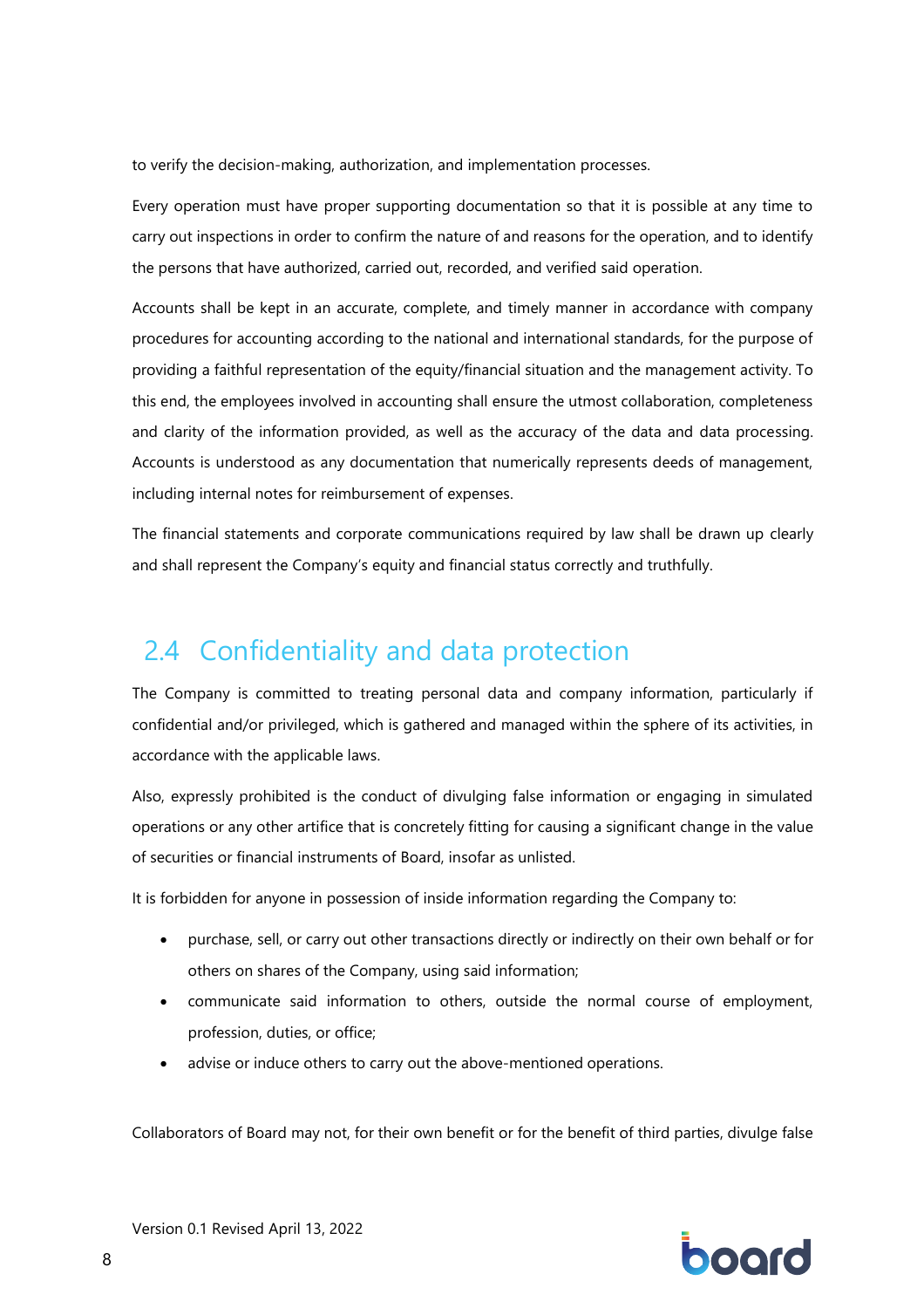information regarding the Company (for example, economic-financial data or data relating to the management), which, as such, is capable of determining a significant change in the price of financial instruments of the Company, insofar as unlisted.

In general, it is prohibited for anyone to solicit or issue confidential or privileged information, or information that could compromise the integrity or the reputation of the parties.

#### <span id="page-8-0"></span>2.5 Respect for the person

Board promotes respect for the physical, moral, and cultural integrity of the person, guarantees working conditions that respect the dignity of the individual, and safe workplaces, and commits itself to applying the appropriate legislation and employment contracts to its employees.

Board resists demands or threats aimed at inducing people to break the law or violate the Code of Conduct and Ethics, or to adopt conduct that is detrimental to the moral and personal convictions and preferences of anyone.

Board supports and respects human rights, in conformity with the UN Universal Declaration of Human Rights.

#### <span id="page-8-1"></span>2.6 Impartiality and equal opportunities

Board eschews all discrimination on the grounds of age, gender, sexual orientation and identity, state of health, ethnicity, nationality, political opinions, and religious beliefs in all decisions that influence relations with its stakeholders.

During the selection and recruitment process for personnel, Board observes meritocratic principles and values of equality, non-discrimination, and equal opportunities for every individual.

All the above happens in complete compliance with laws and regulations.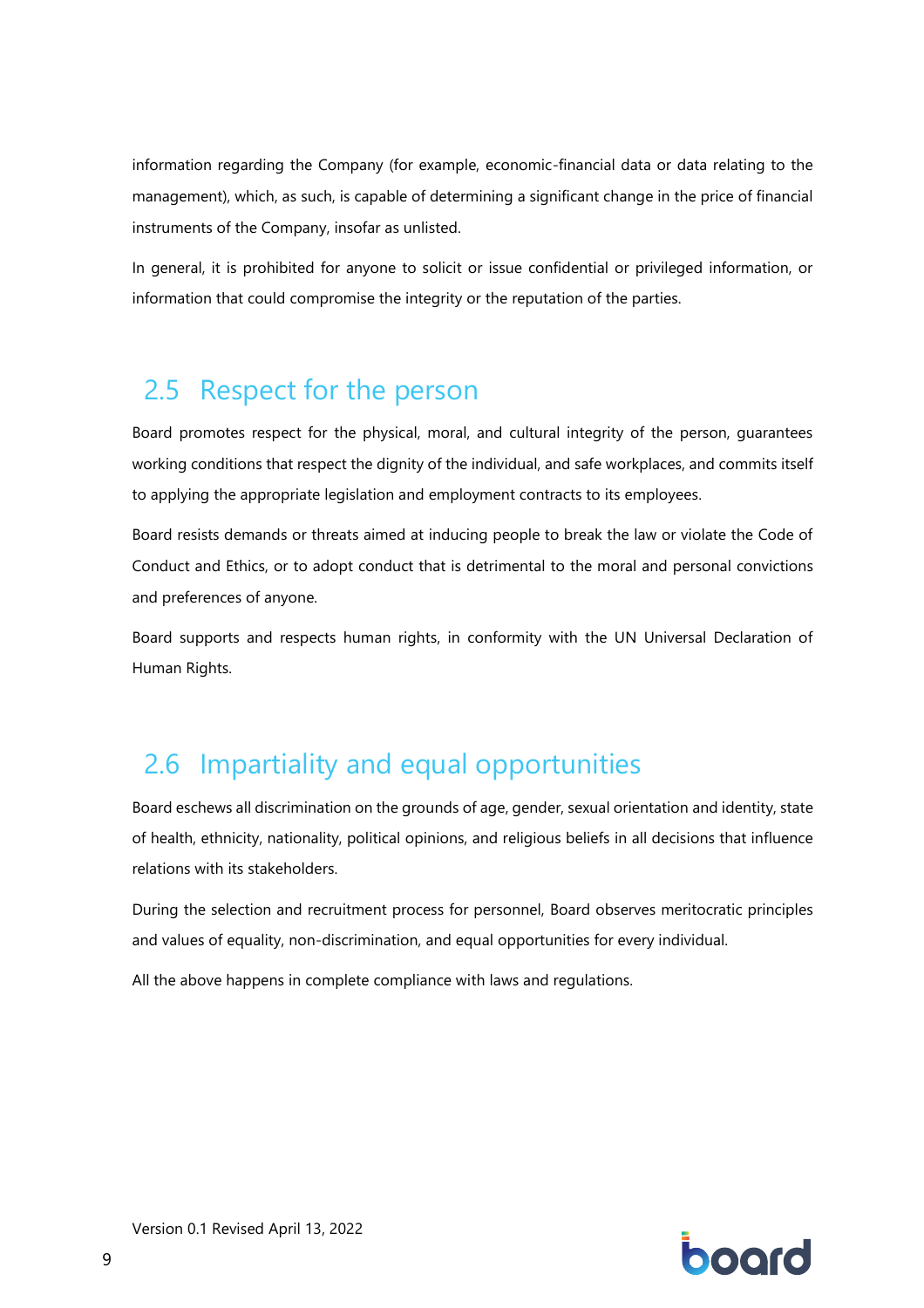### <span id="page-9-0"></span>**3. RULES OF CONDUCT**

Below are illustrated the general rules, which indicate the behavior to be adopted when carrying out the various company activities for the purpose of complying with the contents of the reference ethical principles.

#### <span id="page-9-1"></span>3.1 Towards customers

Board pursues a growth process conditioned by the success of its customers because, as a supplier, it ties the achievement of its goals to their results. As a consequence of this, customer satisfaction is a crucial element of business and work; understanding and satisfying their demands, both in terms of product and of service, is and must remain a basic element of how the Company operates.

The relationship that Board establishes with its customers is based on willingness to dialogue, on understanding requirements, and on professionalism in complying with the agreements, also in the context of consolidating the relationship in the long term and is regulated by specific contracts aimed at attaining the greatest possible clarity in the disciplining of the relationship and in its balanced management.

Customers are selected on the basis of balanced consideration of all the elements of the contractual relations, as they are established, without applying discrimination of any nature between the customers themselves and adopting selection criteria founded on objective and transparent elements, strictly of a commercial nature, that can be attributed to the reliability of the contractor.

Board's style of behaviour towards customers is characterized by accessibility, respect, and courtesy, within the sphere of collaborative and highly professional relations.

Board pursues its mission through its offer of quality products, services, and performances, on competitive terms and respecting all the regulations that safeguard fair competition.

It is compulsory for employees and collaborators of Board to:

- provide high quality services and performances that satisfy the reasonable expectations and needs of the customer, with efficiency, courtesy, and timeliness, and within the limits of the contractual provisions;
- provide accurate and exhaustive information regarding the services offered so that the customer

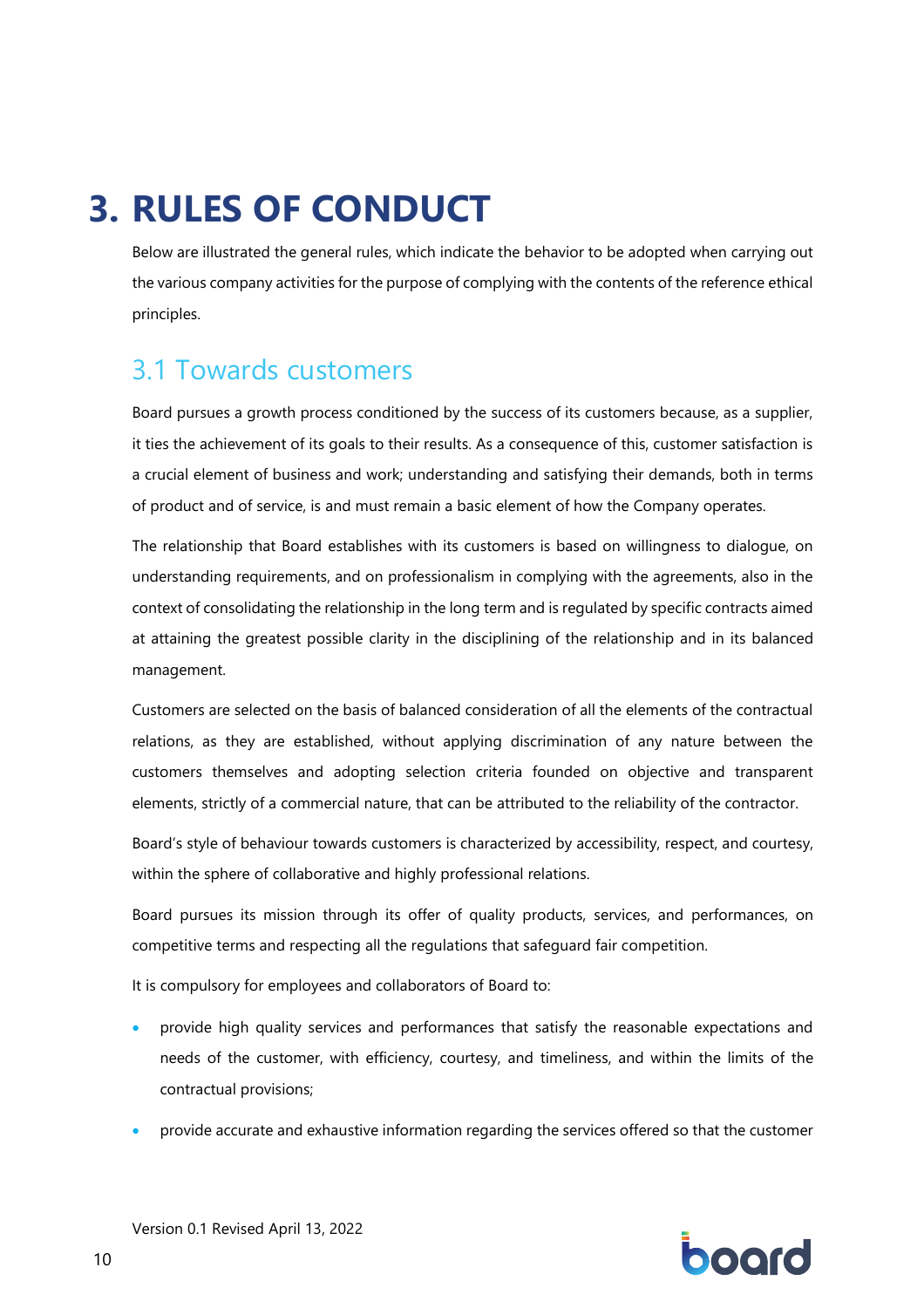may make informed decisions;

be truthful in advertising and other types of communication.

#### <span id="page-10-0"></span>3.2 Towards suppliers and consultants

Suppliers and consultants play an essential role in company strategy, and in the obtainment of high performance and quality standards to offer to the client.

Relations with suppliers are founded on compliance with principles of correctness, transparency, and good faith; procurement decisions are based on objective and transparent parameters, such as quality, service, price, and assistance. All the activities undertaken are aimed at creating a relationship of lasting collaboration and partnership.

Board performs the processes of research and selection of its suppliers in accordance with objective and documentable criteria of competitiveness, quality, objectivity, correctness, and respectability, and in line with the principles referred to in this Code of Conduct and Ethics.

In all cases, the products and/or services provided must result from concrete company within the limits of the available budget.

Collaborators involved must orient their efforts in relations with suppliers faithfully, transparently, and honestly.

Processes of purchasing goods and services, both professional and not, are characterized by seeking out the greatest competitive advantage, understood as the greatest possible satisfaction of the needs of the end customer, the granting of equal opportunities for the persons involved, loyalty, and impartiality.

Contract procedures with suppliers must be informed on the clarity and transparency and they must tend towards preventing Board and third parties from being bound by commercial dependency.

Board requires its suppliers and external collaborators to respect the law and its ethical principles, deeming this aspect to be of fundamental importance in the establishment and continuation of business relations.

Every supplier, commercial partner and external collaborator shall be duly informed on the existence of the Code of Conduct and Ethics and the commitments that are required in accordance with it. When stipulating supply contracts and in all other aspects of the contractual activities, it is essential

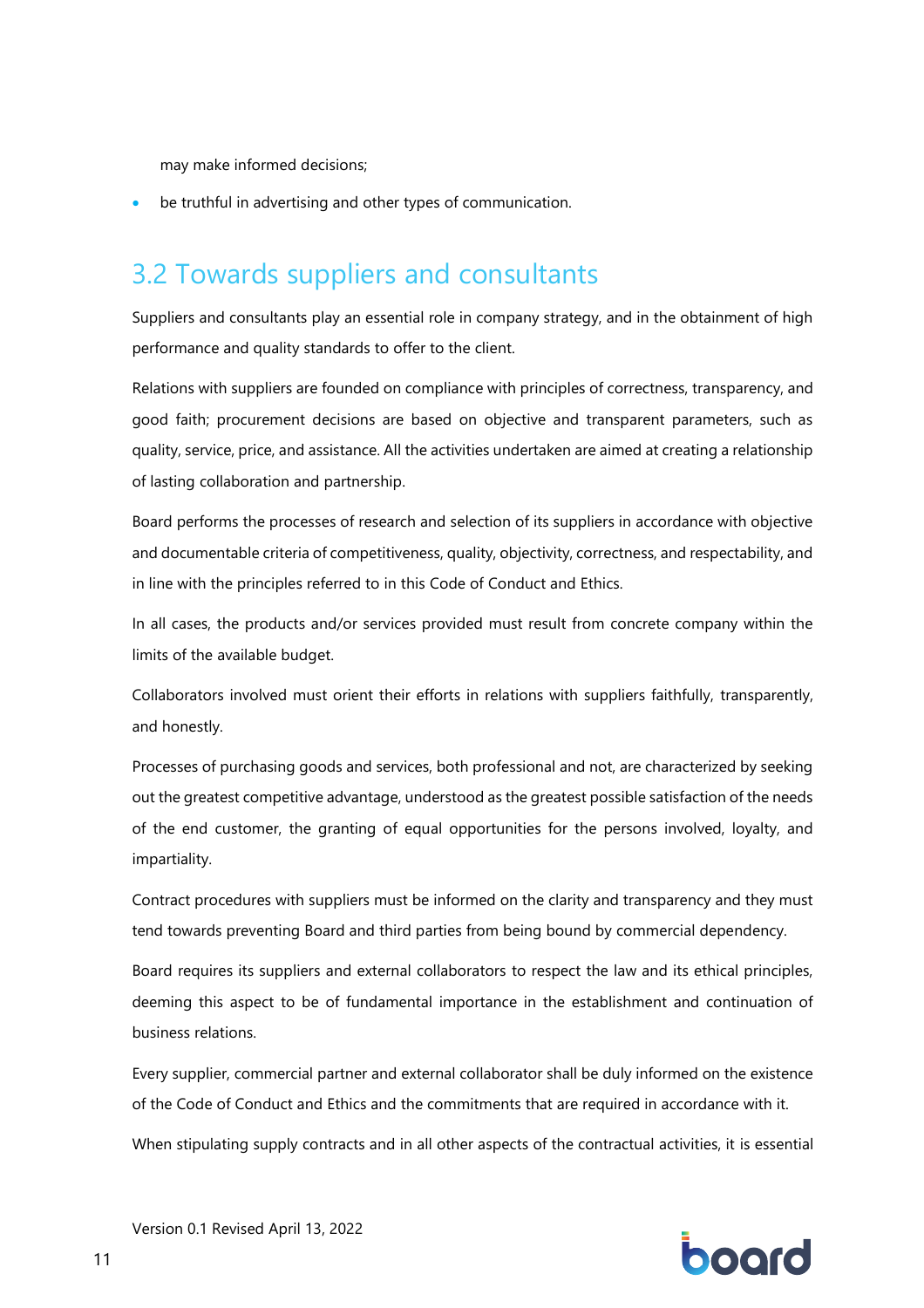that employees bear the effective needs in mind, thus justifying the commitments of expenditure, and ensure that the established limits of the budget are held in high esteem and respected by third parties.

#### <span id="page-11-0"></span>3.3 Intercompany relations

In dealings with Group's companies the Recipients of the Code of Conduct and Ethics shall operate in compliance with the provisions of law and observing the principles of transparency and correctness, and the ethical canons expressed by the Code.

Some company processes, with exclusive reference to the Group's companies, are outsourced to the same parent Company. This outsourcing is regulated by specific contracts underwritten by competent corporate bodies, which, against remuneration in favour of the same Parent Company established fairly with respect to market values, discipline the performances to be received in return in detail, define the relative responsibilities, and regulate the quality levels of the expected services and the methods of communication and reporting of the activities carried out.

The aforementioned contracts, lastly, respond to the need to optimize and create synergies between the companies, exploiting specific skills accrued by the company resources responsible for their execution.

In any case, payments may not be made to anyone other than the contracting party, and must be made exclusively by bank transfer.

#### <span id="page-11-1"></span>3.4 Towards employees

The Company acknowledges the importance of human resources (understood as both employees and collaborators who supply their services to the Company under contractual forms other than subordinate labour) as one of the essential factors in the achievement of company objectives, and recognizes the importance of proper training, preparation, and motivation of the personnel to maintain the quality of the service offered to the customer.

The principles described hereinafter guarantee respect and dignity of the individual, in line with national laws and international principles for the protection of human rights. All employees and collaborators of the Company commit themselves to acting in good faith for the purpose of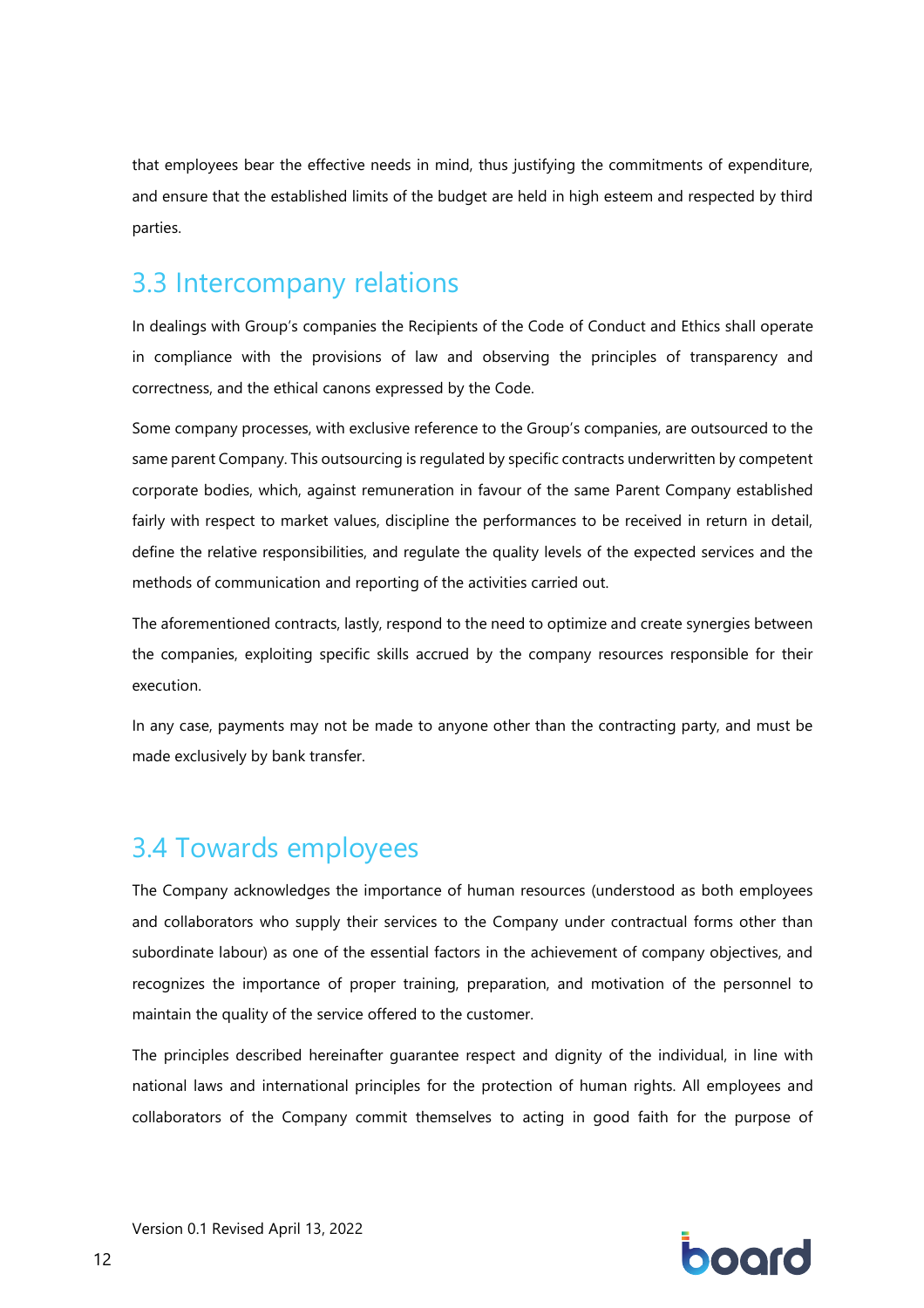respecting the obligations arising from the employment contract and from that which is envisaged in the Code of Conduct and Ethics, guaranteeing the performance required of them and respecting the commitments undertaken, also in the event that they become aware of any adoption of behaviour that differs from that defined in the Code on the part of other Recipients of the Code.

#### <span id="page-12-0"></span>3.4.1 Selection and management of personnel

Employees are recruited on the basis of their experience, aptitude, and skills. Recruitment is carried out exclusively on the basis of the correspondence between expected profiles and required profiles; professional growth and career advances are oriented towards guaranteeing maximum fairness and equal opportunities, without discrimination on the grounds of gender, race, age, sexual orientation and identity, religious belief, or any other factor.

The Company defines adequate procedures for the purpose of optimizing the selection process, the insertion, and the training of newly recruited personnel, and forthe training and management activities of the workers already on the pay roll.

#### <span id="page-12-1"></span>3.4.2 Equal opportunity and Harassment

The Company deems unacceptable any type of violence, harassment or unwelcome behaviour that violates the dignity of the person towards whom these stances are aimed.

All employees must have the equal opportunities. Hence, any form of sexual harassment, or referring to personal, cultural, gender, physical and religious diversity is prohibited.

#### <span id="page-12-2"></span>3.4.3 Constitution of the employment relationship

The personnel shall be hired with a proper work contract; no improper form of employment shall be tolerated.

Upon the establishment of the work relation, each employee/collaborator shall receive precise information on the characteristics of the position and the tasks s/he must perform and on the contents of this Code of Conduct and Ethics.

This information is presented to the employee/collaborator so that acceptance of the position is based on its effective comprehension.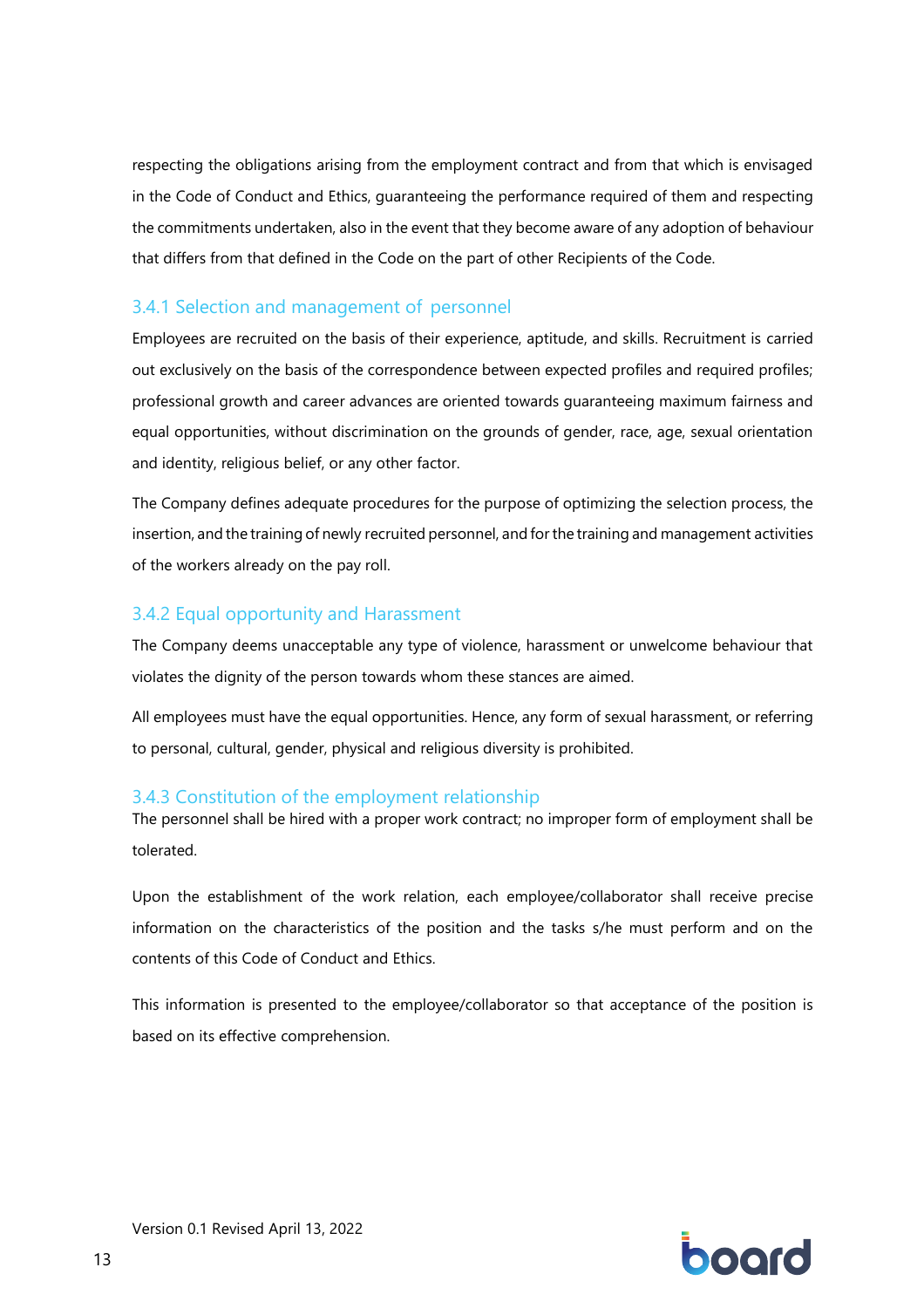#### 3.4.4 Work environment

The Company provides a healthy and safe work environment for its employees. Abuse (whether physical or verbal) and unlawful harassment are strictly prohibited. All employees and collaborators must personally contribute to the establishment and maintenance of an environment of mutual respect, showing consideration toward colleagues and the feelings of everyone, in a climate of collaboration and support.

#### 3.4.5 Forced labour, child labour and young workers

The Company does not, directly, or indirectly, make use of any work or service which is extracted from any person under the threat of a penalty and for which the person has not offered himself or herself voluntarily.

The Company does not employ persons who are below the minimum age for employment, i.e., the age of completion of compulsory schooling or 15 years old, whichever is higher.

The Company recognizes and honors the rights of young workers between the ages 15-18 to be protected from economic exploitation and from performing any work that is likely to be hazardous, to interfere with the child's education, or to be harmful to the child's physical and mental health and personal development.

#### <span id="page-13-0"></span>3.5 Health and safety

The Company is committed to diffusing and consolidating a culture of safety by developing an awareness of risks, promoting the knowledge of and compliance with the applicable regulations relating to accident prevention and protection, and promoting responsible behaviour on the part of all the workers.

In particular, the Company favours:

- implementing preventive measures aimed at preserving health and safety of the employees;
- replacing that which is dangerous with that which is safe or less dangerous;
- preventing risks, evaluating the risks that cannot be prevented, and combating risks at their source;
- involving and alerting all personnel at all levels, in and to the management of problems

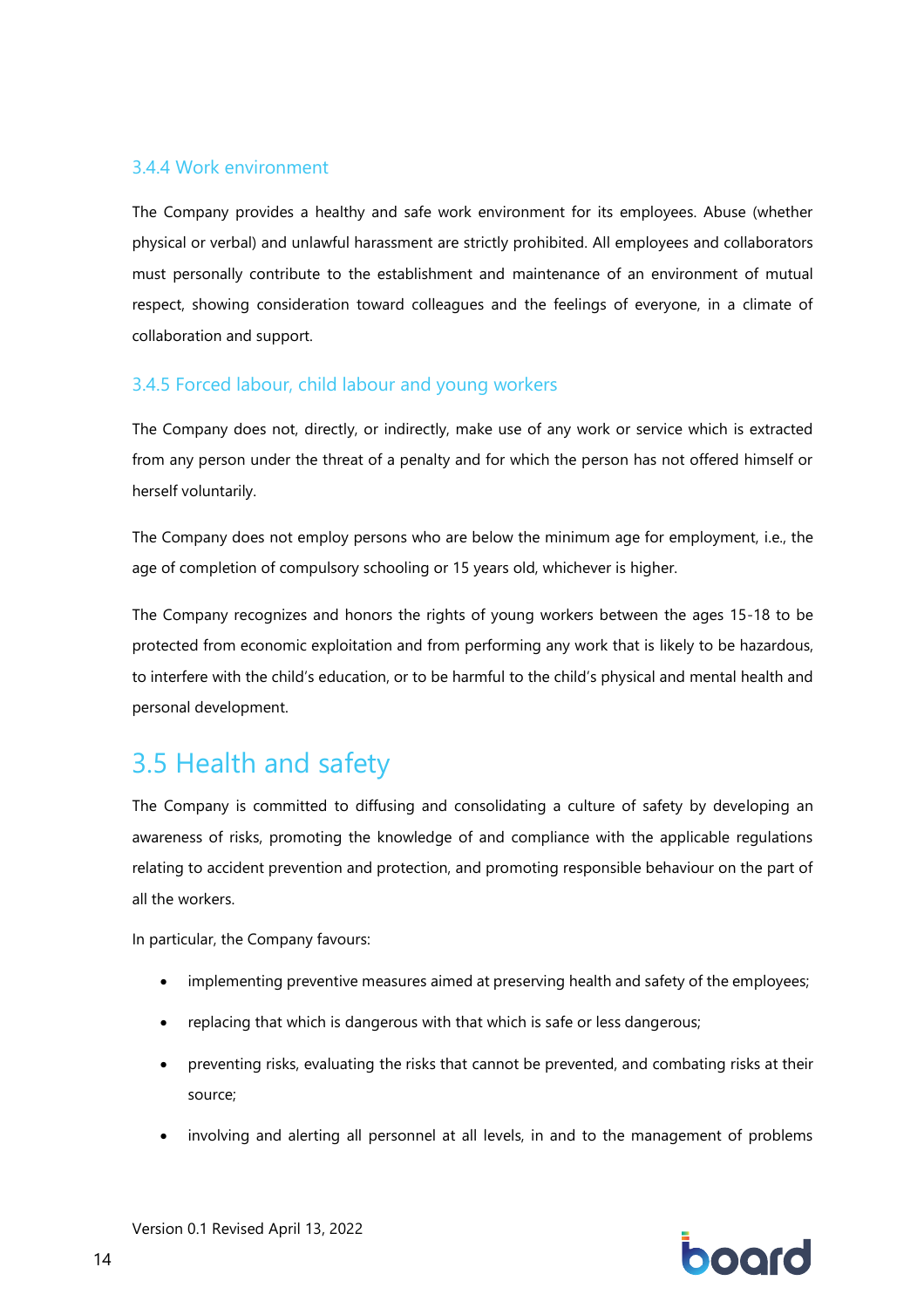inherent to safety in the workplace;

• guaranteeing the comprehension, application and maintenance of the proper operating procedures, the applicable safety standards, and the provisions of the management, at all levels of the company organization, in the knowledge that properly training and informing workers is fundamental for improving company performance and safety in the workplace.

Every employee and collaborator must avoid exposing others to risks and dangers that could be detrimental to their health and physical safety, bearing in mind that each worker is responsible and must act with the objective of ensuring effective management of the safety and health of the work environment. Everyone is involved, and therefore called upon to be an active participant in the constant improvement of the conditions of safety in the workplace.

#### <span id="page-14-0"></span>3.6 Towards the environment

Board pays the greatest attention to the environment and to the communities in which it operates and draws inspiration from the objectives indicated by the international conventions on sustainable development to which Switzerland adheres.

The Company is continuously exploring solutions to reduce the environmental impact of its activities and products, recognizing that environmental sustainability is an important factor for long-term business success. Environmental resources are used responsibly, and the Company continually strive to conduct our business in an environmentally responsible and sustainable manner.

Our business operations are conducted with the goal of having as little negative impact on the environment as possible.

#### <span id="page-14-1"></span>3.7 Business ethics

The Company prohibits fraudulent practices and behaviour, actual or attempted corruption, favouritism, and in general any conduct that is against the law and in violation of that which is envisaged in this Code. The Company is committed to integrity and ethical conduct in the area of corruption prevention and detection. Therefore, it has adopted a zero-tolerance policy of corruption in all its forms.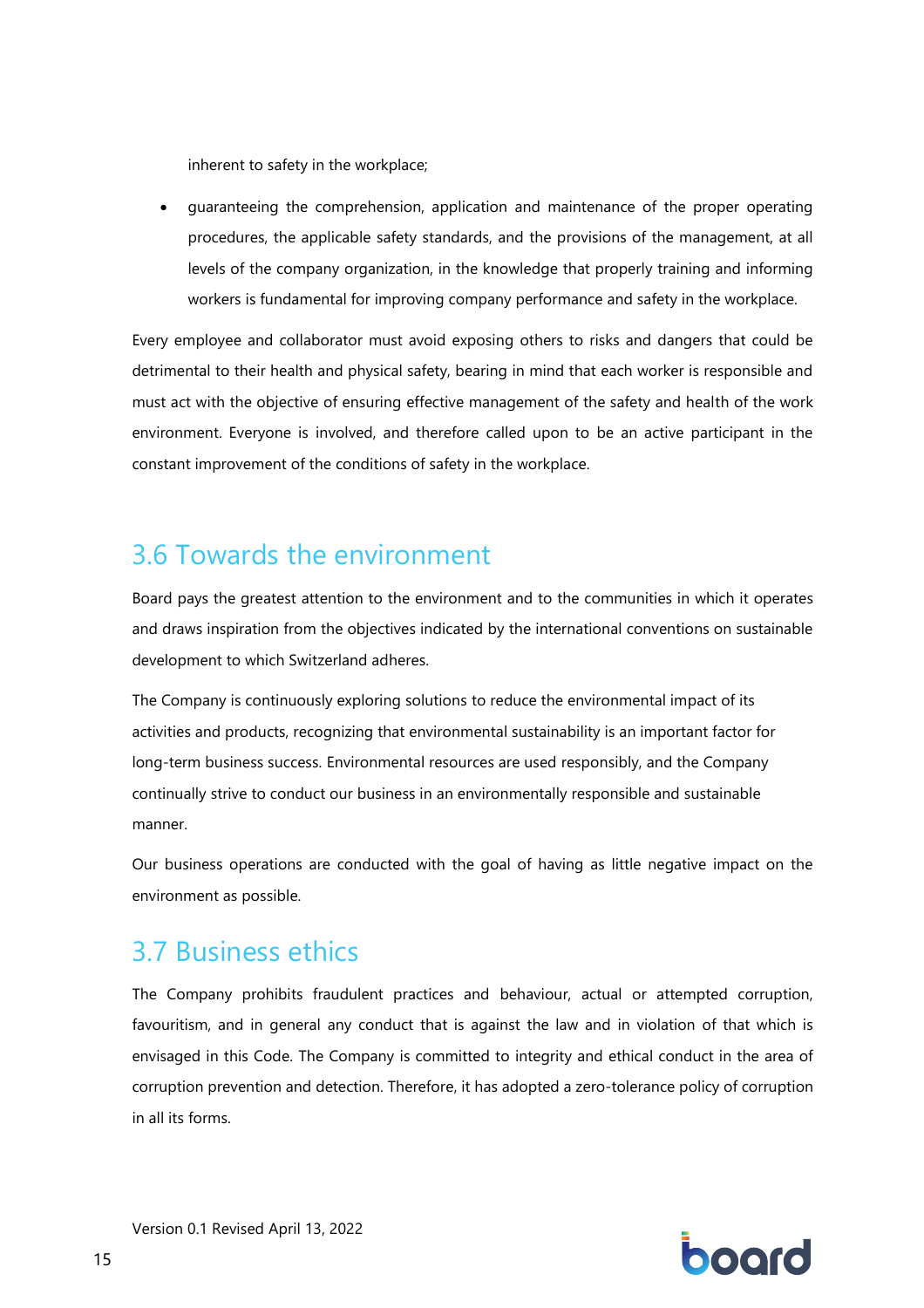The Company refuse to accept or retain business through bribery. Personnel may not receive or offer gifts or presents that could be interpreted as exceeding normal commercial practices or courtesy, or which in any case could be interpreted as being made for the purpose of acquiring preferential treatment for the donor or in the performance of activities associated with the Company.

Applicable anti-bribery laws are strictly followed.

For compliance with Antibribery law, please refer to Board Antibribery Policy.

#### <span id="page-15-0"></span>3.8 Towards those with whom business relations are established

Board ensures honesty, integrity, and equity in every sphere of its activities, and expects the same behaviour in the relations with all those with whom it establishes business ties. Agents, intermediaries, joint-venture partners, etc. must be informed of the existence of the Code and of its relative commitments, and they must commit themselves to fulfilling them.

#### <span id="page-15-1"></span>3.9 Towards Public Administrations

Relations between Board and Public Administrations – whether trade-oriented or not – are based on principles of fairness, transparency, and collaboration, as well as on strict adherence to the provisions of law and the applicable regulations, and they may not compromise the integrity or the reputation of the Company.

The Company distances itself from any behaviour that may be interpreted as a promise or offer of payments, goods, or other utilities of various types, for the purpose of promoting and favouring its interests, and drawing benefit from them.

Board emphatically prohibits its employees, collaborators, or representatives from giving or promising public officials, persons assigned to public service, or in general, employees of Public Administrations or other Public Institutions, any money, or gifts in kind to induce them to commit, delay or omit deeds of their office, or carry out acts that are contrary to their official duties.

The Company is committed to avoiding any form of gifts to public officials or persons assigned to public service of any kind, or to their relatives, even through intermediaries, which could influence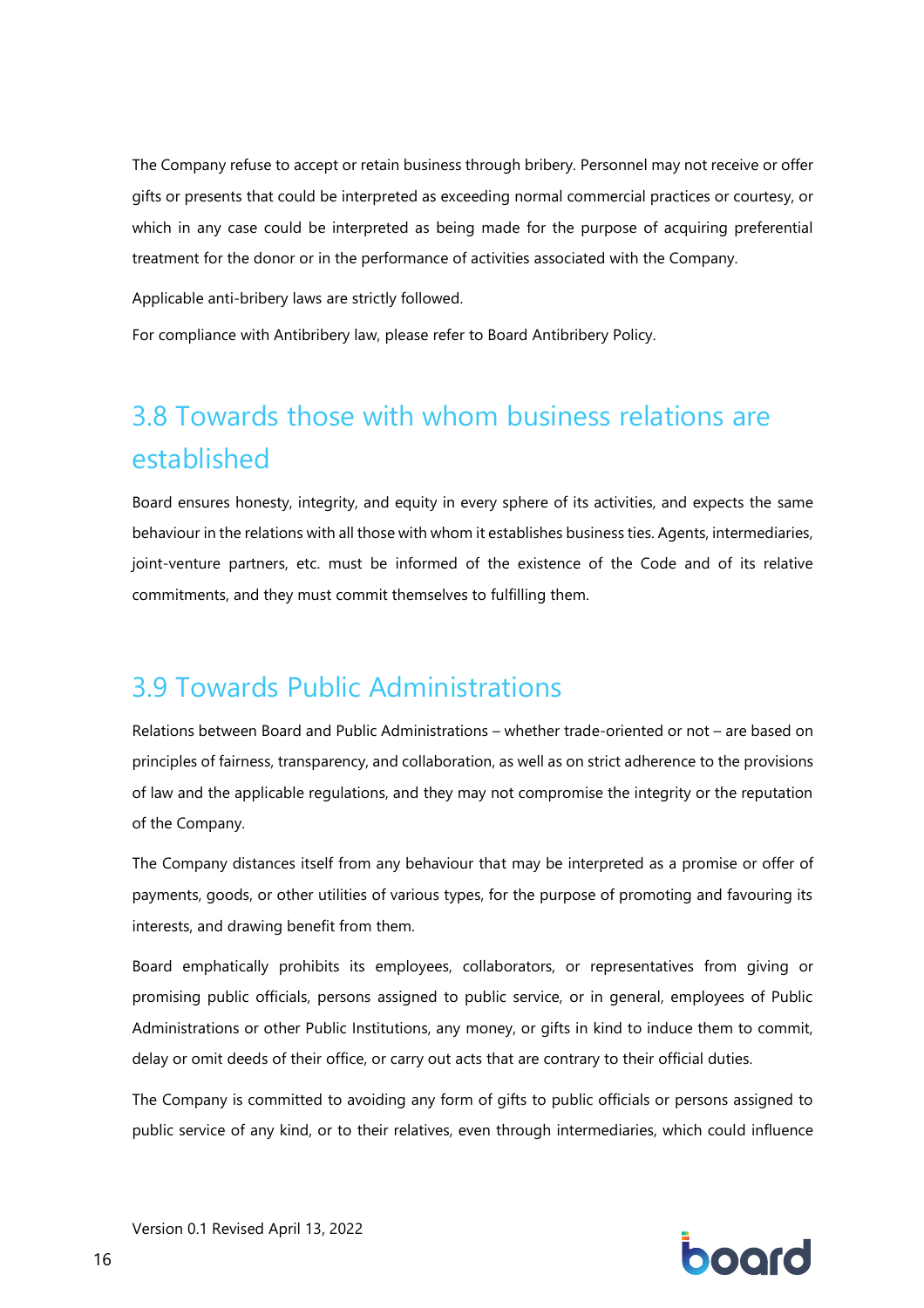unbiased judgement or induce them to guarantee any benefit to Board.

Any employee who directly or indirectly receives proposals of benefits from public officials, persons assigned to public service, or in general, employees of Public Administrations or other Public Institutions that constitute similar circumstances must immediately report the matter to the internal organization that deals with overseeing the application of the Code of Conduct and Ethics, if an employee, or to his or her contact person, if a third party.

It is also strictly forbidden to make use of third parties (for example, external collaborators, consultants, agents, intermediaries, or representatives and/or third parties in general) to propose, attempt and/or engage in corruption or make illegal or inappropriate payments in favour of public officials or government representatives, or persons belonging to national or international organizations, their relatives, friends or collaborators, or associates in any capacity.

Board, therefore:

- operates, without any kind of discrimination, through dedicated communication channels with institutional interlocutors on national, international, and local levels;
- represents its interests and positions in a transparent, thorough a consistent manner, avoiding collusive behaviour;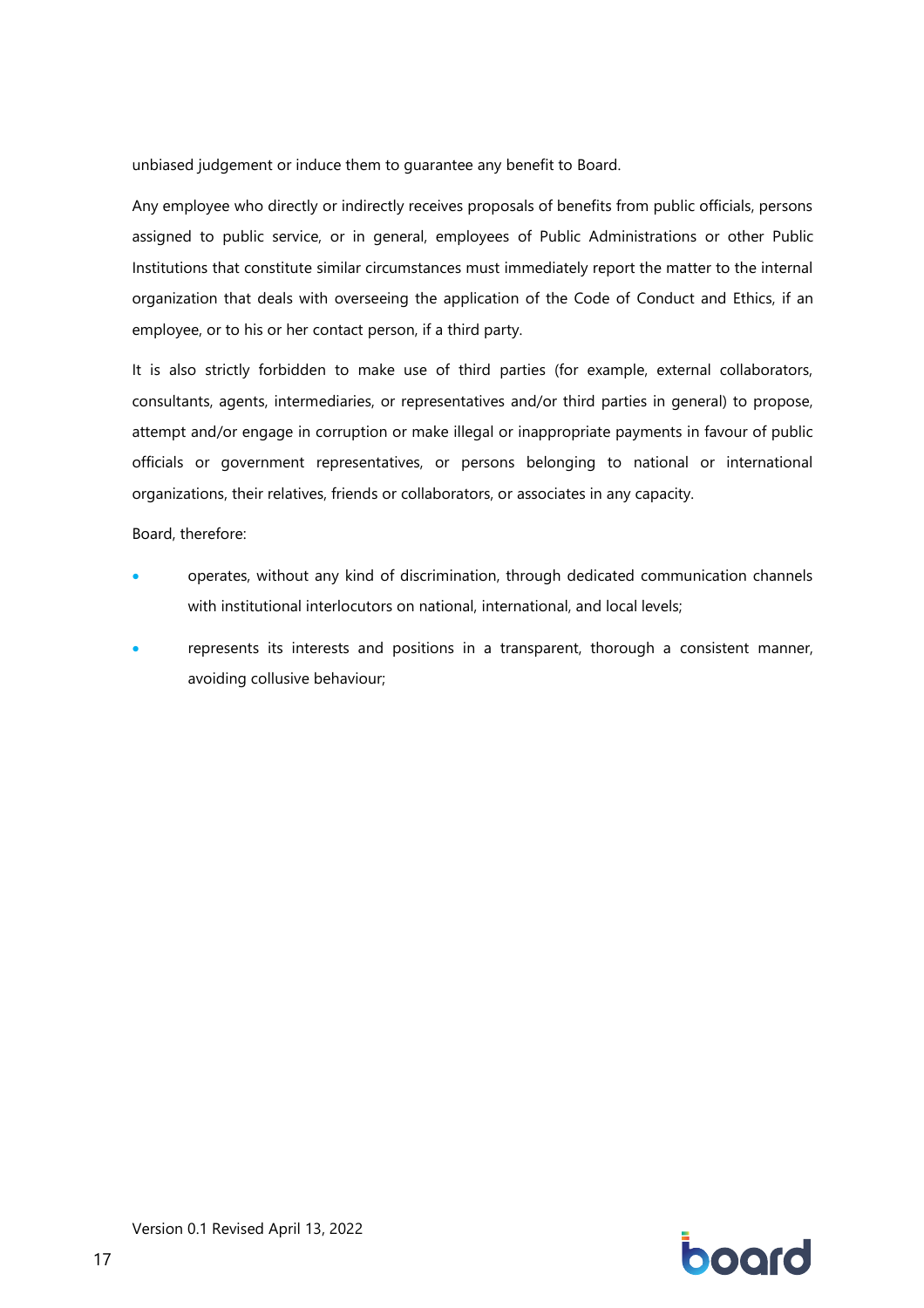- eschews falsifications and/or alterations of reports or documentation for the purpose of obtaining unfair advantage or any kind of benefit for Board;
- excludes allocations of public funds for purposes other than those for which they were obtained;
- explicitly prohibits engaging in any type of transaction aimed at money laundering.
- does not use consultants and external collaborators in potential situations of conflict of interest;
- prohibits the illicit procurement of contributions and public funds, especially through the use of documents that are false or aimed at distracting from the correct appreciation of the situation by those responsible for disbursing said funds.

Board does not consider the above list to be comprehensive, and refers to the values expressed in the Code for anything not definitively ruled.

### <span id="page-17-0"></span>3.10 Relations with the Judiciary and with Authorities vested with powers of inspection

Board abides by the law and does not hinder the activities of the Judiciary.

The Company encourages its collaborators to adopt open and transparent behaviour and to respond helpfully to the legitimate requests of the Judiciary and every other public body.

Relations with the Public Administration and with every other public Body are indicated and conducted in essential matters by managers of the Company vested with high office from the hierarchical point of view. The obligations of these collaborators include that of attending checks and inspections on company premises.

Board forbids its collaborators from amending, concealing, destroying, or falsifying documentation whose presence on company premises may be of interest to the bodies of the Public Administration vested with the offices of monitoring and inspection. Similarly, it orders them, if requested, to unhesitatingly provide explanations and statements and information of a truthful nature.

During accesses, Board employees shall maintain proper conduct, avoiding any engagement with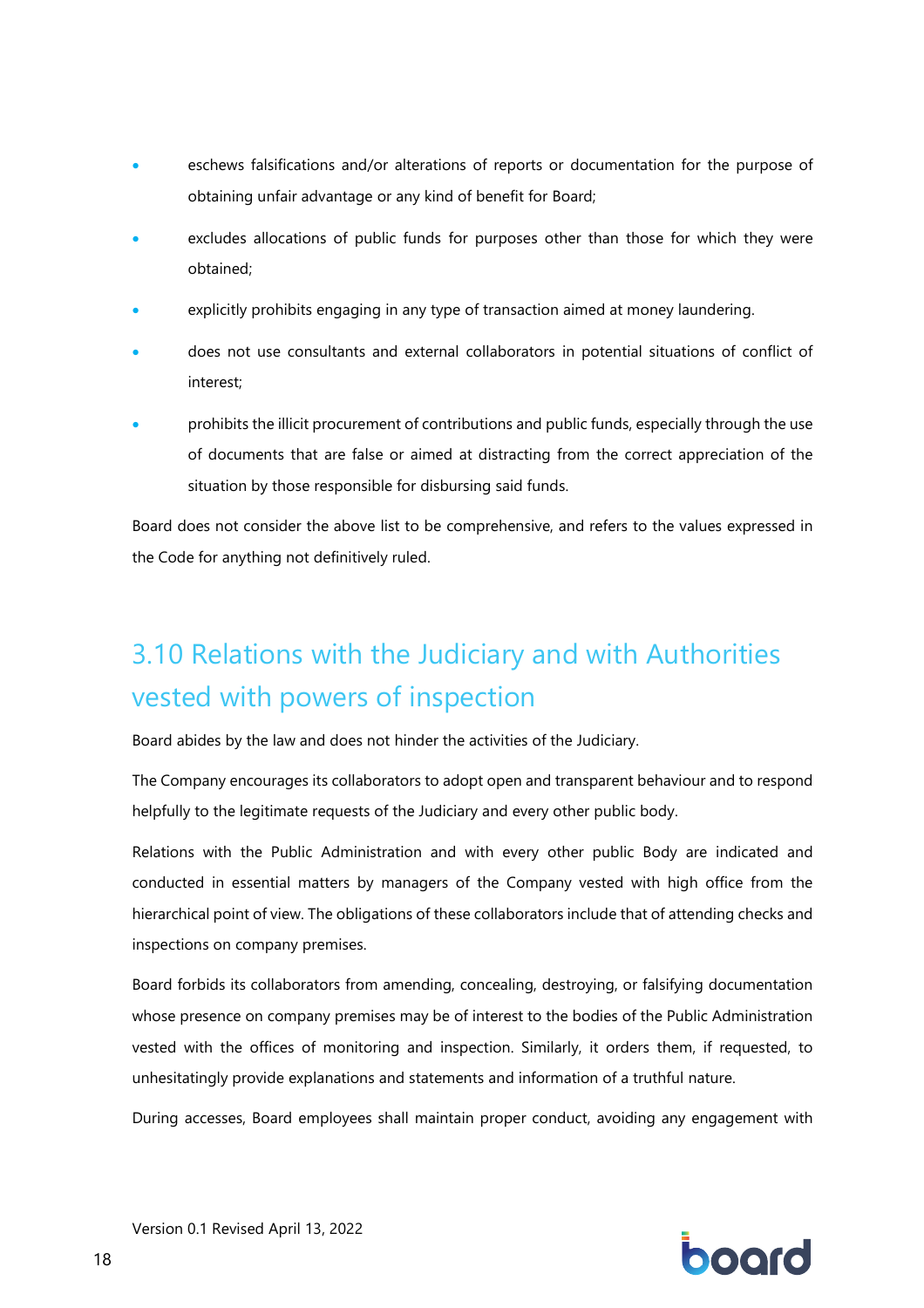representatives of the Public Administration aimed at influencing the inspection activity.

Those who, through matters related to the working relationship, become the subject, even in a personal capacity, of investigations or inspections, or receive subpoenas, and/or those who are notified of other judicial proceedings must inform their hierarchical superior.

#### <span id="page-18-0"></span>3.11 Conflict of interest

Personnel is obliged to avoid all situations and all activities in which a conflict with the Company's interests may arise, or which could interfere with their ability to make impartial decisions in the best interest of the Company and in full compliance with the regulations of the Code.

Personnel must, moreover, refrain from gaining personal advantage from the disposal of company assets, or from business opportunities of which they have become aware during the course of performing their duties. Any situation that may represent or bring about a conflict of interest must be promptly communicated to the person's direct superior or company representative, or to the body appointed to oversee the application of the Code.

#### <span id="page-18-1"></span>3.12 Trade Compliance

Board complies with relevant sanctions laws, including United Nations sanctions and applicable sanctions under the laws of the European Union, the United Kingdom, and the United States. Employees never attempt to circumvent applicable trade sanctions.

For compliance with trade sanctions laws, please refer to Board Trade Sanctions Manual.

#### <span id="page-18-2"></span>3.13 Towards local communities

Board carries out its activities as a responsible citizen of the local communities in which it runs its business, interacting with the local players transparently, and collaborating with its stakeholders in promoting the development of the territory.

Board is conscious of the effects of its activities on its reference context, on economic and social development, and on the general wellbeing of the community, and it channels its efforts to balance interests in respect of the local and national communities.

For this reason, it intends to conduct every activity in respect of the local and national communities.

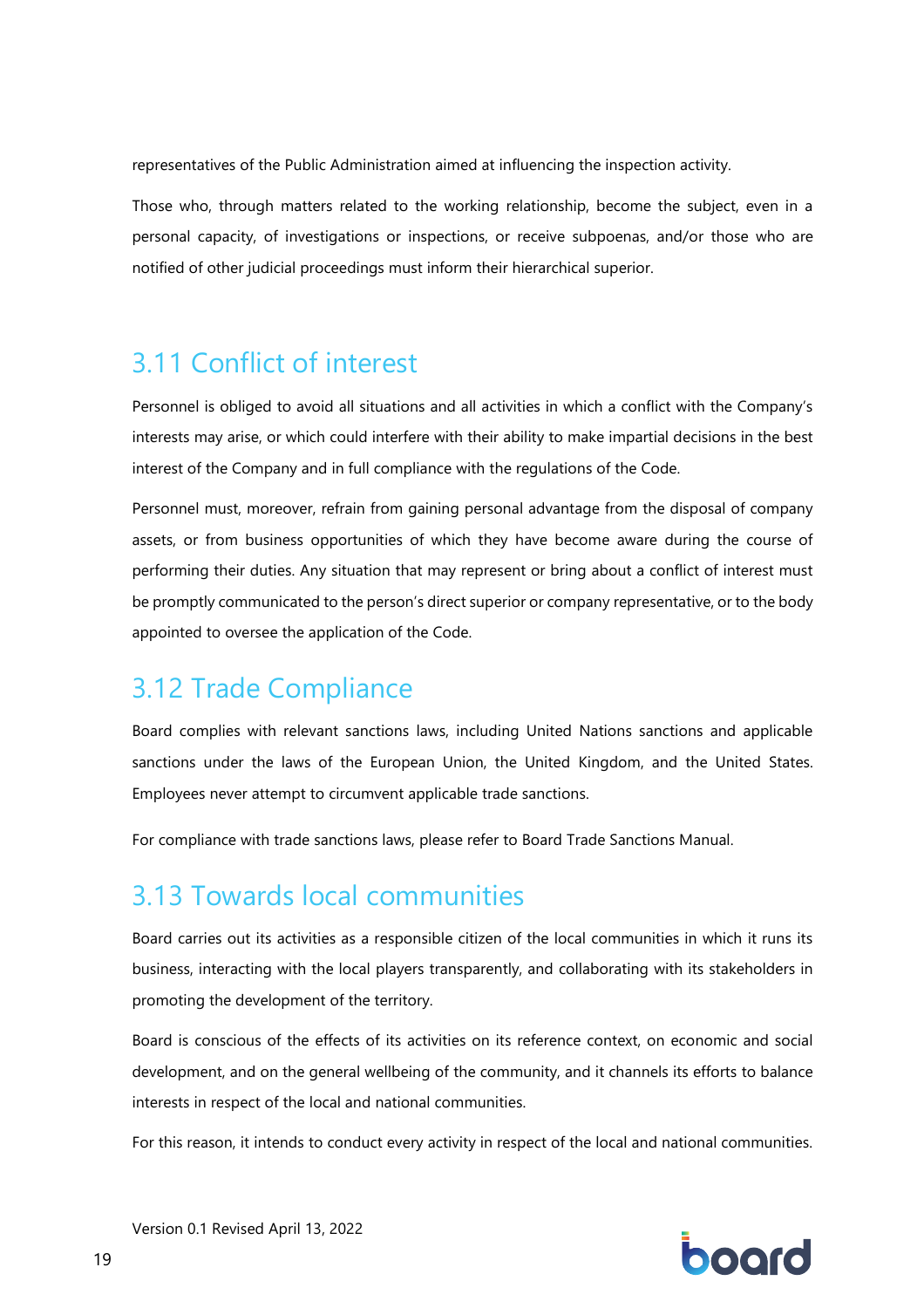Board recognizes dialogue with stakeholders as a strategically important tool for correctly developing its activity and, wherever possible, establishes a stable channel of dialogue with the associations that represent its stakeholders, for the purpose of cooperating in respect of mutual interests.

### <span id="page-19-0"></span>3.14 Relations with associations (non-profit, voluntary work, etc.)

Board's actions are governed solely by the principles of its mission, in a context of respect for all opinions that are inspired by constitutional and democratic principles.

Board may contribute towards the funding of associations and the support of committees, organizations, and the like, provided they are not of a political character, and that this activity respects the Company bylaws and the applicable regulations.

Board may engage in normal commercial or legal relations with the same persons or entities in the observation of the laws, the applicable regulations, and the Code of Conduct and Ethics.

#### <span id="page-19-1"></span>3.15 Protection and dissemination of information

The personnel's privacy is safeguarded in compliance with the reference legislation, also by means of operational standards that specify the information received and the relative methods for processing and preserving it.

The information, data and know-how that is acquired, processed, and managed by the personnel in the performance of its work activities must remain strictly confidential and appropriately protected, and cannot be used, communicated, or divulged, either inside or outside the Company, unless in compliance with the applicable legislation and with company procedures.

Board shall only communicate information that is complete, truthful, and transparent.

Relations with the media are guided by this principle and are the exclusive responsibility of the persons delegated to that end. Employees/collaborators shall not supply information to the outside, nor shall they undertake to do so, without authorization from the relevant offices.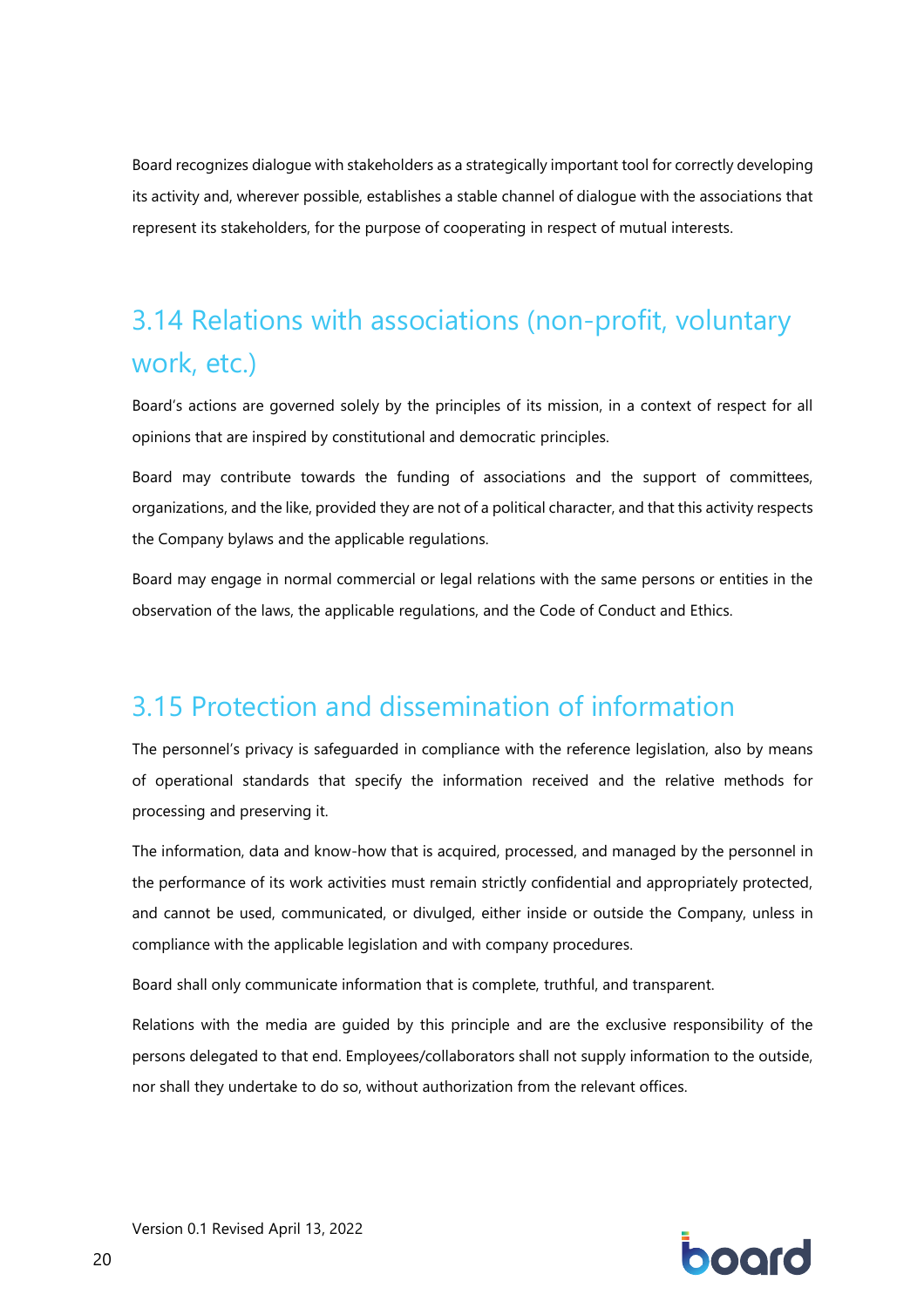Data or information communicated to the outside must be truthful, transparent, and consistent with Board policies. Hence, collaborators shall refrain from behavior and statements that could damage Board's image in any way. All information received from Board are handled in a secure and confidential manner according to applicable confidentiality undertakings.

Board is committed to protecting the confidential, proprietary, and private information of its employees, customers, partners, and others with whom Board does business. Board respects and safeguards the private information and intellectual property entrusted to it by its employees, customers and third parties, using it only for legitimate business purposes and in accordance with all applicable laws and applicable contracts.

In no shape or form shall employees/collaborators offer payments, gifts or other benefits aimed at influencing the professional activity of the media, or anything that may reasonably be interpreted as such.

For information on compliance with data protection law, please refer to Board Data Privacy Manual.

#### <span id="page-20-0"></span>3.16 Company assets

Board is committed to operating with all due care and diligence to safeguard its assets, through responsible behavior and in line with the operational procedures regulating their use and documenting their use where appropriate.

Every employee and collaborator are obliged to use the company assets with diligence, behaving responsibly and endeavouring to safeguard the assets. Company assets must be used appropriately and in compliance with company interests, preventing third parties from making improper use of them. It is expressly prohibited to use company assets for personal requirements or for reasons other than work-related ones, for purposes contrary to law, public order, and morality, for committing crimes or inducing others to commit crimes, or for acts of racial hatred, incitement to violence, discriminating acts, or violations of human rights.

For that which specifically concerns IT tools, it is expressly prohibited to adopt any conduct that may damage, alter, deteriorate, or destroy computer or data transmission systems, computer programs and data belonging to the Company or to third parties, or to intercept or illicitly interrupt IT or data transmission communications. It is furthermore prohibited to illicitly hack into IT systems protected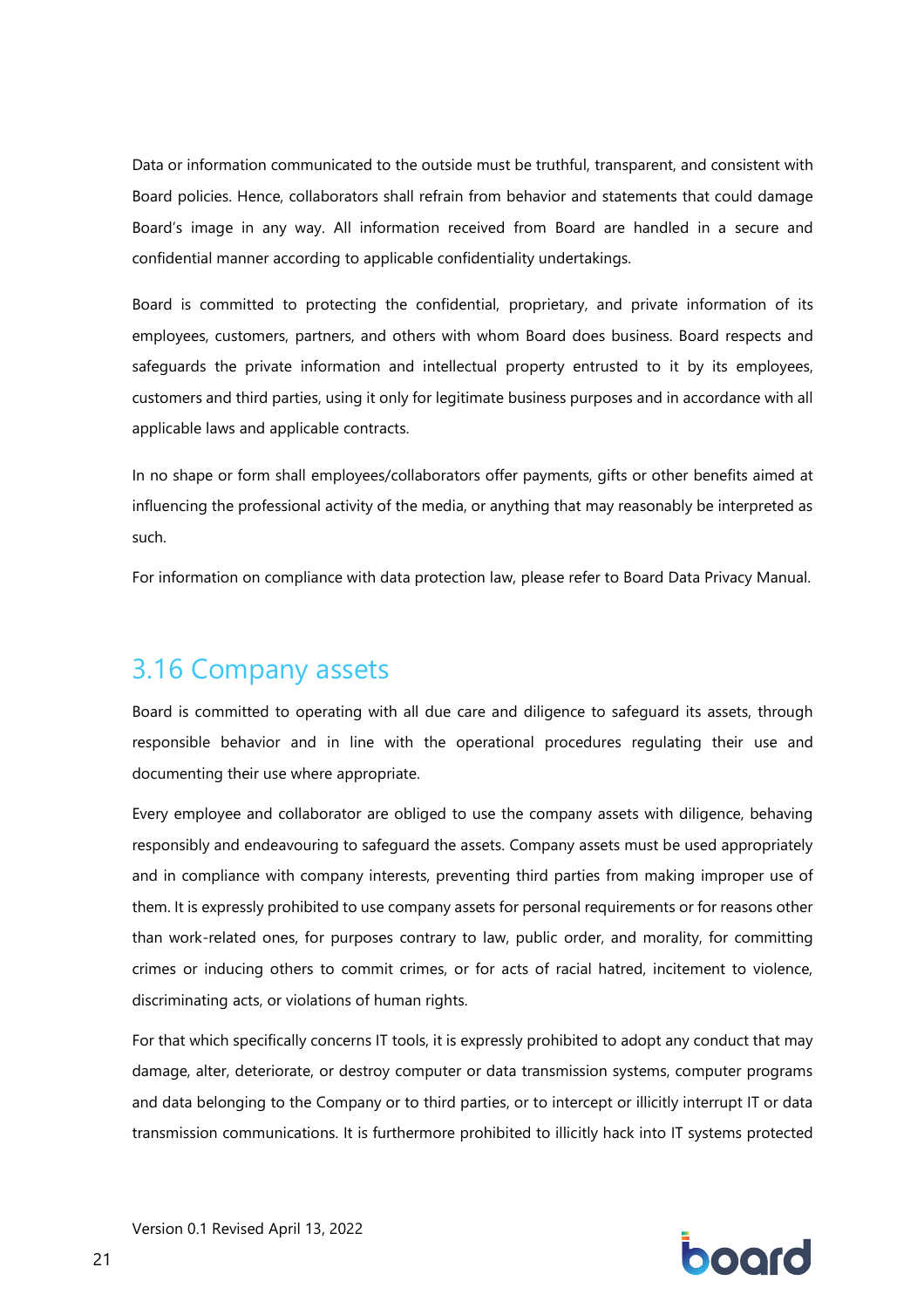by protection systems, and also to gain access or divulge passwords that protect IT or data transmission systems.

For further details on Information security, please refer to Board Information Security Policy and User procedure.

#### <span id="page-21-0"></span>3.17 Prevention of corruption and conflicts of interest

Board endeavours to avoid situations where the persons involved in the transactions are in conflict with the interests of the Company. Hence, it forbids all corrupt practices, unlawful favours, collusive conduct and soliciting, directly and/or through third parties of personal and career benefits for oneself or for others, and any similar behaviour.

Board is aware of all the national and international legislative initiatives aimed at tackling corruption, including that between private individuals.

To this end, the Recipients shall refrain from:

- promising, offering, or giving, directly or through an intermediary, any unfair advantage and/or utility of any nature to employees, managers, administrators, auditors liquidators of private sector entities – or to persons identified by them – in exchange for their committing or omitting a deed in violation of their duties of office and/or of loyalty; and
- soliciting or receiving, directly or through an intermediary, for themselves or for others, any money, utility, or unfair advantage of any nature, or accepting a promise to that end, in exchange for committing or omitting a deed in violation of the duties of their office or obligations of loyalty.

Conflicts of interest are understood as all those legally anomalous situations in which an employee, a collaborator or an administrator finds themselves in the position of exercising the powers vested in them by the Company and at the same time is the bearer of economic interests, either personal or belonging to third parties, that are incompatible with said powers.

Every employee and collaborator are obliged to avoid situations in which conflicts of interest may arise, and to refrain from taking advantage, for themselves or for others, from activities performed in the exercise of said duties.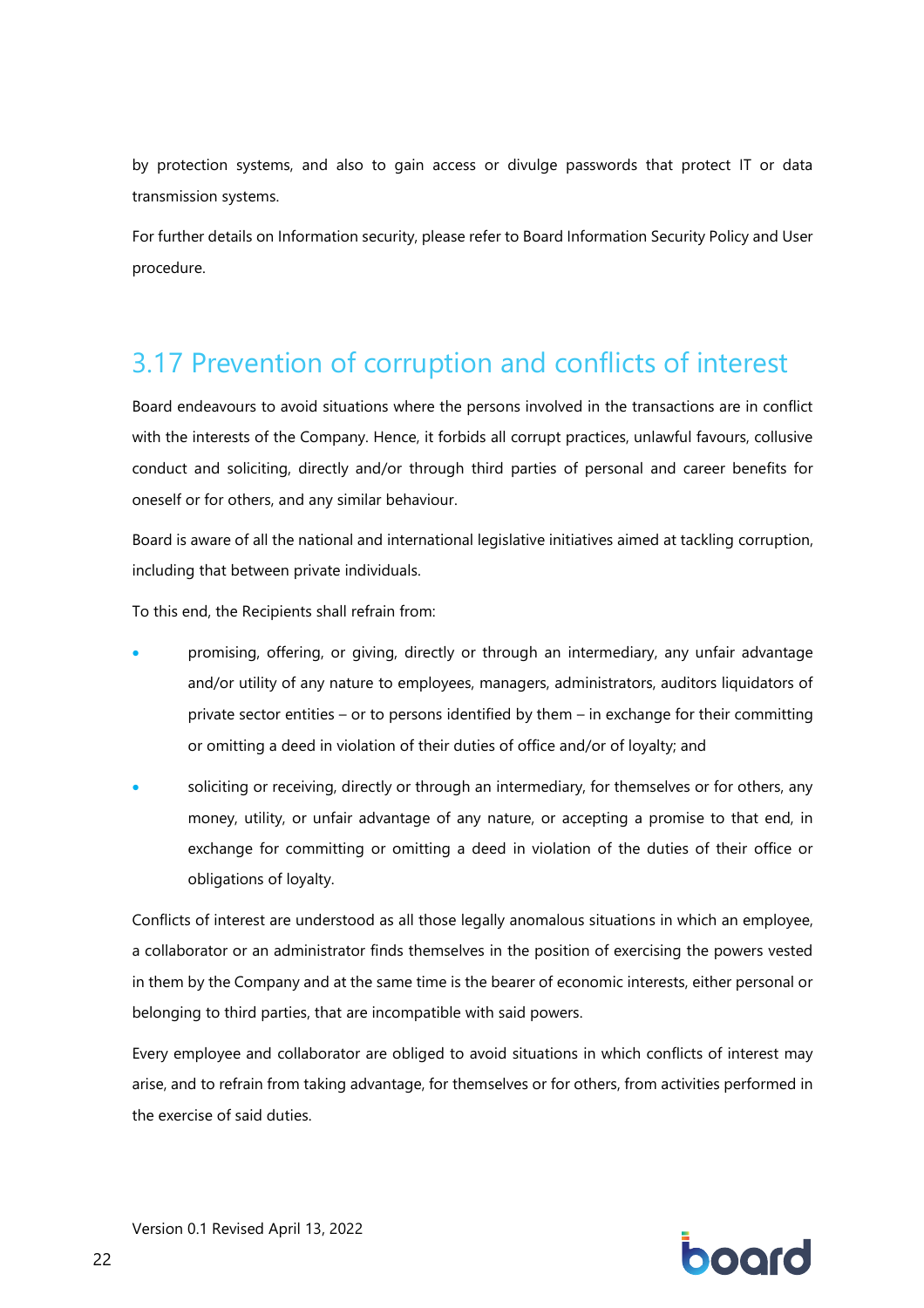In the event that a conflict of interest should arise, s/he is obliged to inform his or her direct hierarchical superior or office manager and/or the organizational unit under whom s/he works, or the Supervisory Authority.

### <span id="page-22-0"></span>3.18 Compliance with legislation relating to combating crimes against industry and commerce and with legislation relating to copyright

Board bases its conduct on lawfulness and transparency in every sector of its activities, including commercial relations, and condemns every possible form of interference with the freedom of industry or trade, and every possible form of unfair competition, fraud, counterfeiting or usurpation of industrial property rights, exhorting all those who work in the interests of the Company to respect the existing legislation to safeguard the instruments and seals of authentication, certification and recognition, for the protection of industry and trade.

With particular reference to the matter of copyright, the Company protects its own intellectual property rights, including copyrights, patents, trademarks, and distinctive signs, in accordance with the policies and procedures established for their protection, and also respecting the intellectual property rights of others.

All industrial and intellectual property rights and copyrights on goods subject to deprivation (e.g., patents, trademarks, distinctive signs, and commercial secrets deriving from discoveries and inventions developed within the sphere of the working activities) belong to Board, which retains the right to use them as and when it considers opportune, in conformity with applicable legislation.

Ownership of intellectual and industrial property rights on said goods is extended to the projects, systems, procedures, methodologies, research, reports, and publications, and to any other activity carried out within the Company and in its interests.

Board is committed to protecting its own intellectual property rights and to refraining from using goods and utilities protected by others' rights. In the same way, the Company shall not violate the license agreements of intellectual property rights of others, nor make unauthorized use of them.

In particular, by way of non-exhaustive example, it is forbidden to: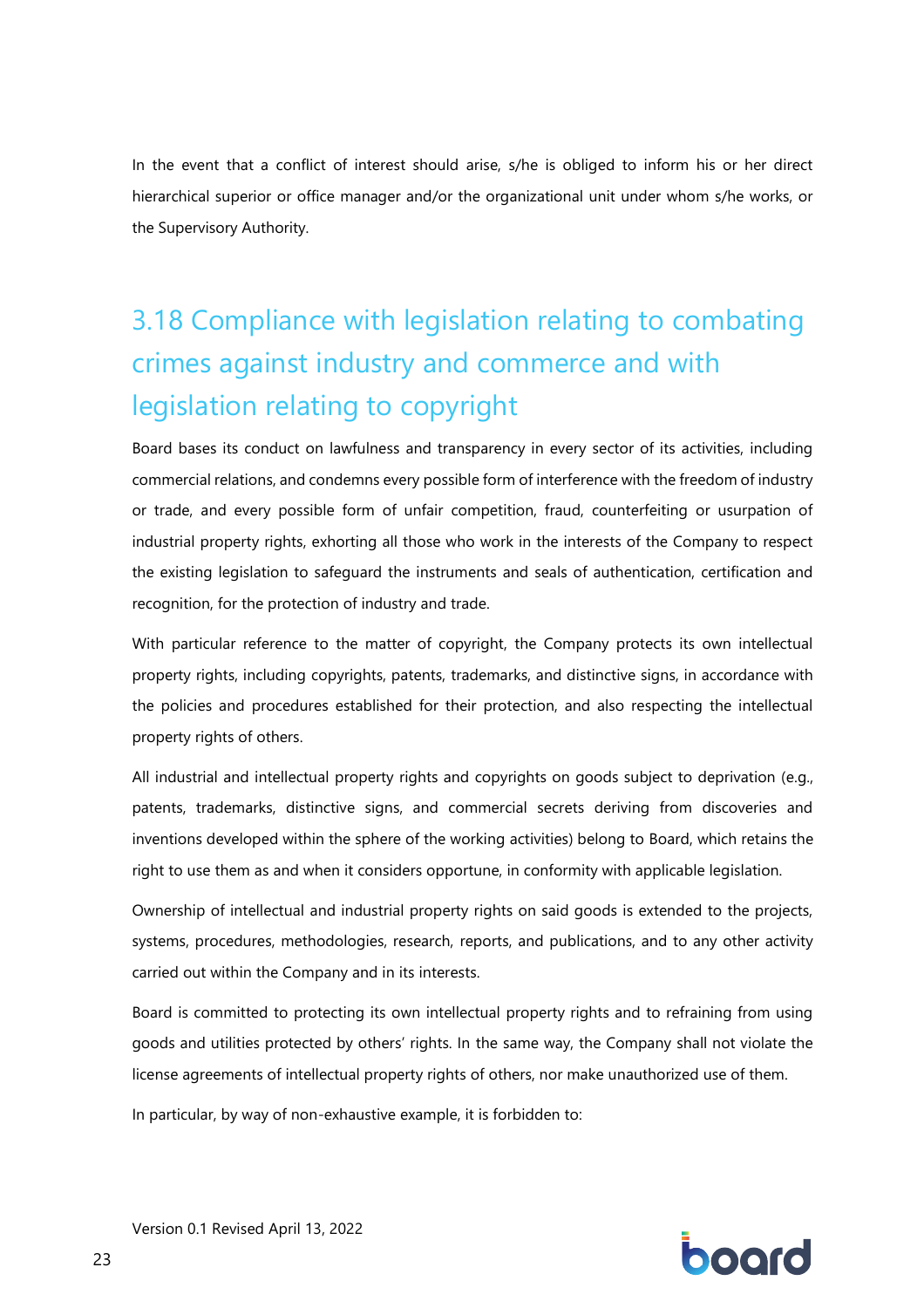- forge, alter or use trademarks or distinctive signs, patents, models, or designs belonging to third parties;
- sell or otherwise put into circulation in domestic or foreign markets industrial products with names, trademarks or distinctive signs that are forged or altered, causing harm to the domestic industry;
- disseminate, without due authorization, any intellectual property or part thereof –
- protected by copyright by entering into a computer network via connections of any kind;
- duplicate, reproduce, broadcast, or publicly divulge intellectual property in an improper manner, or without having obtained the necessary authorization or transfer of rights from the owner of the work or the owner of the rights of its economic exploitation.

### <span id="page-23-0"></span>3.19 Compliance with legislation relating to antiterrorism, anti-money laundering and combating transnational crime and organized crime

Board also acknowledges the primary value of the principles of democratic order and of free political determination that inform the nation.

Hence, it is forbidden and entirely alien to engage in any behaviour that may constitute or be associated with terrorist activities or subversion of the democratic order of the State, or which may constitute or be associated with crime, including transnational crime, pertaining to criminal association, money laundering, the use of money, goods or utilities of illegal origin, inducement not to make statements or to make false statements to the judicial authorities, or again pertaining to potential contravention of the measures to combat clandestine immigration and relating to the traffic of arms.

With specific reference to national and international regulations and provisions relating to combatting money laundering, Board implements the necessary checks for the preventive verification of the information available on all trade partners before establishing business relations with them. Furthermore, to avoid giving or receiving unwarranted payments and the like, in all their dealings, employees and collaborators shall respect the following principles regarding documentation and the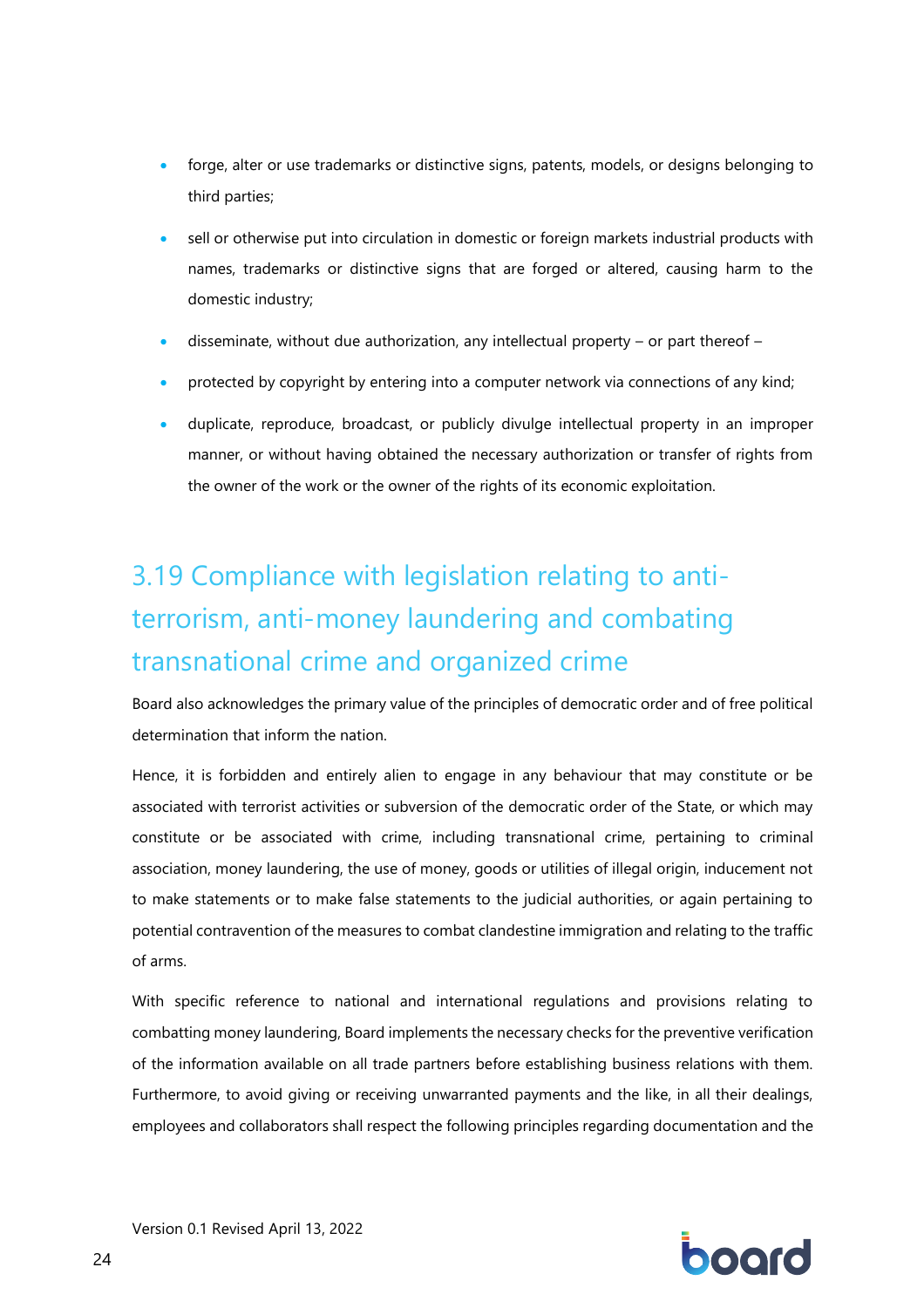keeping of records:

- all payments and other transfers made by or to the Company must be accurately and entirely recorded in the accounting books and the obligatory documents;
- payments in cash, even for small amounts, shall be kept to a minimum;
- all payments must be made exclusively to the payees, and solely for the activities that have been contractually formalized and/or deliberated by the Company;
- no false, incomplete, or misleading records shall be created, and no hidden or unrecorded funds shall be instituted, nor may funds be deposited in personal accounts or accounts not belonging to the Company;
- no unauthorized use of the Company's funds or resources shall be made.

The Company commits itself to promoting and adhering to responsible behaviour aimed at preventing the crime of money laundering, with particular reference to legislative provisions relating to tax offenses.

### <span id="page-24-0"></span>**4. INTERNAL CONTROL SYSTEM**

Board's policy is to spread a culture to all levels that is characterized by the awareness of the existence and the adoption of a mentality oriented at reinforcing the internal control system. Sensitivity towards the internal control system is constructive for the contribution it makes towards improving efficiency, respect for the law and procedures, and for the protection of Board's tangible and intangible assets, and the trustworthiness of accounting and financial data.

Responsibility for implementing an efficacious internal control system is shared at every level of the organizational structure; consequently, all collaborators, within the sphere of the duties performed, are responsible for the definition and the correct functioning of the internal control system.

Every activity must be appropriately documented and, wherever possible, formalized, for the purpose of constantly ensuring traceability, verification of the reasons for and the characteristics of the operation, and the identification of the person in charge who authorized, verified, or carried out said activity.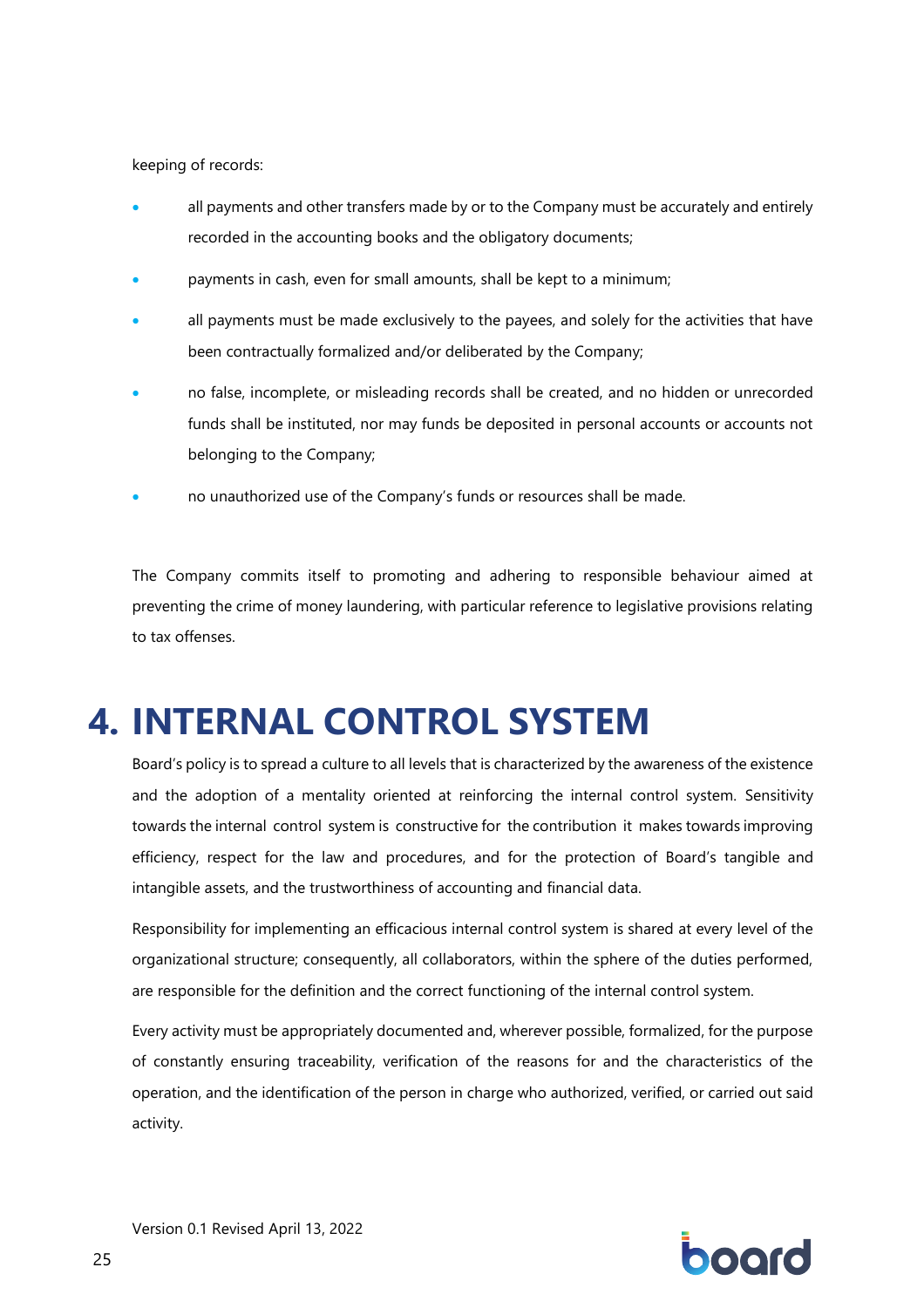All administrators, employees, and collaborators, each within the sphere of their skills and duties, are required to observe the procedures scrupulously.

### <span id="page-25-0"></span>**5. METHOD OF IMPLEMENTATION**

#### <span id="page-25-1"></span>5.1 Communication and training

The Code is brought to the attention of the stakeholders through the tools of company communication and is disseminated to the Recipients in accordance with the most suitable methods for the purpose, including encounters and training material.

A Code of Conduct and Ethics awareness program is implemented and maintained to address ethics education within the Company. The user must take the training as part of Corporate Compliance Program.

#### <span id="page-25-2"></span>5.2 Compliance and enforcement

It is the personal responsibility of every employee, manager, executive officer, and member of the board of directors to understand and comply with the Code of Conduct and Ethics. Managers should ensure that their subordinates fully understand and comply with the standards and requirements stipulated in the Code.

Board does not tolerate illegal or unethical behaviors. Anyone violating the Code of Conduct and Ethics may be subject to disciplinary action, up to and including termination of employment.

#### <span id="page-25-3"></span>5.3 Reporting concerns and Violations

Violations, or suspected misconducts, of the Code of Conduct and Ethics should be escalated in line with the reporting procedures.

In particular, if an employee suspects an infringement of the Code of Conduct and Ethics, the concern may be reported anonymously through the whistleblowing system.

All information will be treated with confidentiality and in compliance with the applicable privacy laws.

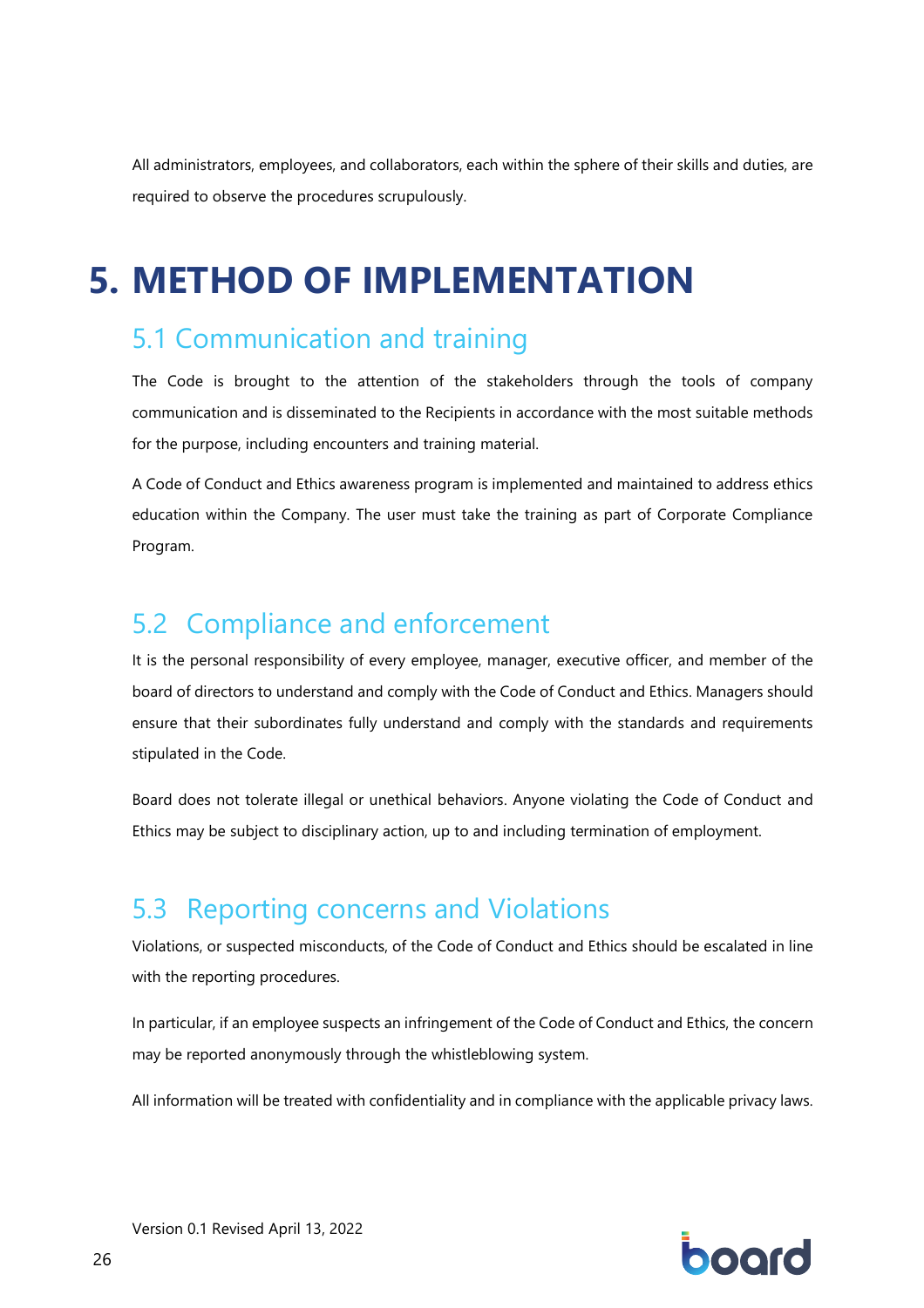The Company will not tolerate any attempt to take adverse action against an employee for reporting a genuine concern regarding wrongdoing. Any such retaliation may be subject to disciplinary action, up to and including termination of employment.

#### <span id="page-26-0"></span>5.4 Infringements of the Code

The violations, once established, will be prosecuted in a timely manner, through the adoption, consistent with the provisions of the existing regulatory framework, of appropriate and proportionate disciplinary measures, regardless of the possible relevance of these behaviours and the initiation of criminal proceedings in the cases in which constitute a criminal offense.

The competent department will apply the disciplinary sanction or will activate the contractual termination mechanism (if applicable).

The competent department will hear the author of the report by consulting possibly every person useful to clarify the supposed violation.

The violation of the Code of Conduct and Ethics and of the corporate procedures compromises the relationship of trust between the Group and anyone who commits the violation.

### <span id="page-26-1"></span>**6. APPROVAL OF THE CODE OF ETHICS AND ITS AMENDMENTS**

This Code was approved by a resolution of the Board of Directors on April 13, 2022. Any amendments/updates are subject to the approval of the Board of Directors.

Board shall ensure that the Code of Conduct and Ethics is disseminated within the Company, by delivering it directly to employees, senior management, shareholders, and the various company organizations; subsequent amendments and integrations must be made known to the same subjects and, at the same time, copies of the Code must always be available in the Company's Office.

In particular, for the purpose of making the Code of Conduct and Ethics fully operational, Board:

• guarantees the timely dissemination of the Code of Conduct and Ethics and its subsequent updates and amendments among the Recipients;